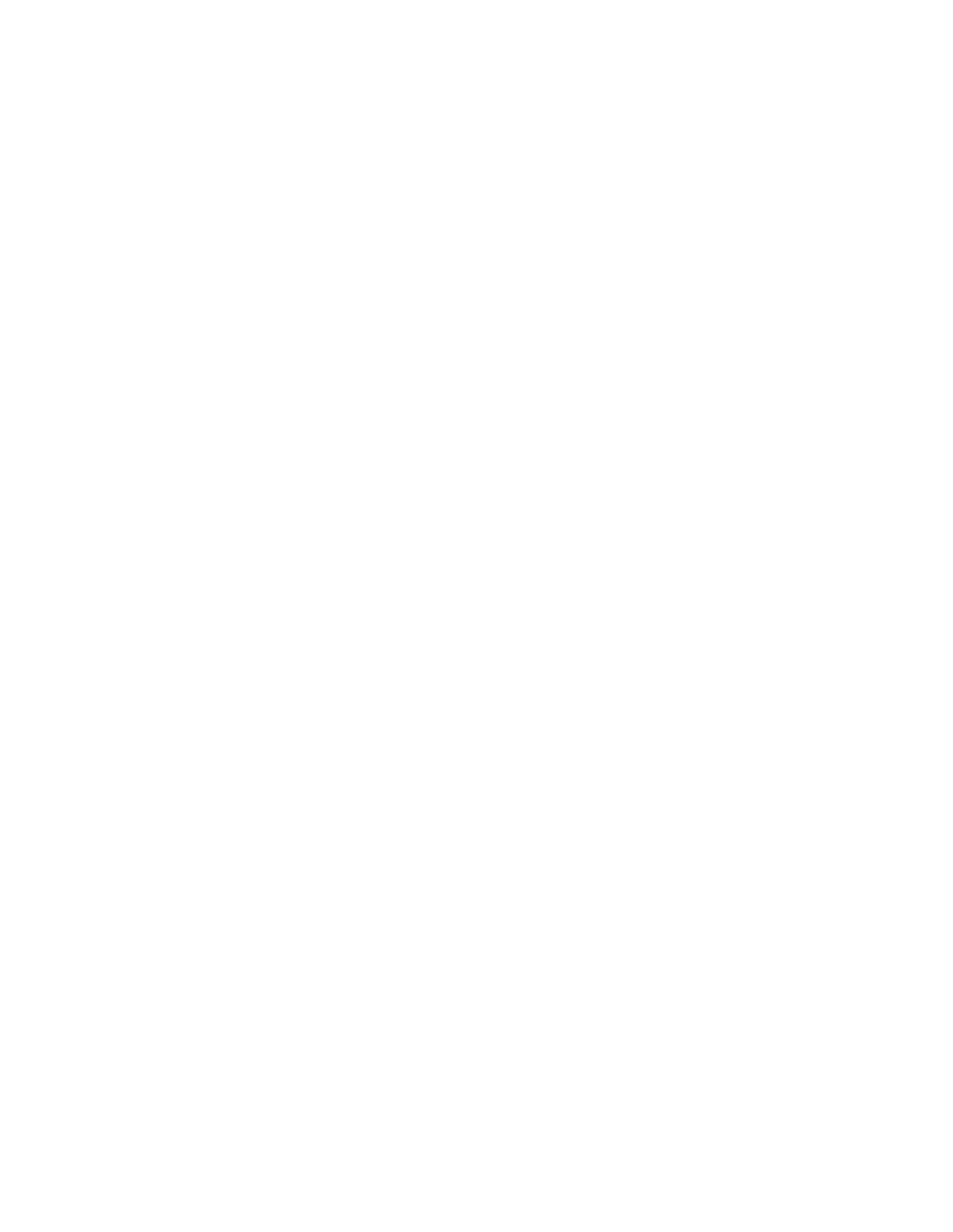#### **CANADIAN PACIFIC RAILWAY CMQ (622) stations to be expired EXHIBIT 1**

| <b>ROAD</b> | <b>STATION</b>         | <b>ST/PRO</b>   | <b>FSAC</b> | <b>OPSL</b> | <b>COUNTY</b>     | <b>STATION TYPE</b> | <b>SPLC</b> |
|-------------|------------------------|-----------------|-------------|-------------|-------------------|---------------------|-------------|
|             |                        | V               |             |             |                   |                     |             |
| 622         | STOCKTON SPRINGS       | <b>ME</b>       | 00009       | 00009.0     | <b>WALDO</b>      | $\overline{OR}$     | 117157      |
| 622         | <b>ORNEVILLE</b>       | <b>ME</b>       | 00063       | 00064.0     | <b>WALDO</b>      | $\overline{OR}$     | 117159      |
| 622         | <b>BRUNSWICK</b>       | <b>ME</b>       | 01028       | 01028.0     | <b>CUMBERLAND</b> | OR                  | 119211      |
| 622         | <b>HARDINGS</b>        | ME              | 01033       | 01033.0     | <b>CUMBERLAND</b> | OR.                 | 119216      |
| 622         | <b>BATH</b>            | <b>ME</b>       | 01037       | 01037.0     | SAGADAHOC         | $\overline{OR}$     | 118850      |
| 622         | <b>WISCASSET</b>       | <b>ME</b>       | 01049       | 01049.0     | <b>LINCOLN</b>    | $\overline{OR}$     | 118715      |
| 622         | <b>NEWCASTLE</b>       | <b>ME</b>       | 01056       | 01056.0     | <b>LINCOLN</b>    | $\overline{OR}$     | 118675      |
| 622         | WINSLOWS MILLS         | <b>ME</b>       | 01066       | 01066.0     | <b>LINCOLN</b>    | OR                  | 118637      |
| 622         | <b>WALDOBORO</b>       | <b>ME</b>       | 01067       | 01067.0     | <b>LINCOLN</b>    | OR                  | 118635      |
| 622         | <b>ALLENS</b>          | <b>ME</b>       | 01068       | 01068.0     | <b>LINCOLN</b>    | $\overline{OR}$     | 118631      |
| 622         | <b>WARREN</b>          | <b>ME</b>       | 01074       | 01074.0     | <b>KNOX</b>       | $\overline{OR}$     | 117595      |
| 622         | <b>THOMASTON</b>       | <b>ME</b>       | 01081       | 01081.0     | <b>KNOX</b>       | OR                  | 117580      |
| 622         | <b>ROCKLAND</b>        | <b>ME</b>       | 01085       | 01085.0     | <b>KNOX</b>       | $\overline{OR}$     | 117570      |
| 622         | <b>TOPSHAM</b>         | <b>ME</b>       | 01133       | 01133.0     | <b>SAGADAHOC</b>  | $\overline{OR}$     | 118838      |
| 622         | <b>BOWDOINHAM</b>      | <b>ME</b>       | 01137       | 01137.0     | <b>SAGADAHOC</b>  | OR                  | 118821      |
| 622         | <b>RICHMOND</b>        | ME              | 01144       | 01144.0     | SAGADAHOC         | OR                  | 118815      |
| 622         | SOUTH GARDINER         | <b>ME</b>       | 01151       | 01151.0     | <b>KENNEBEC</b>   | $\overline{OR}$     | 118169      |
| 622         | <b>GARDINER</b>        | ME              | 01155       | 01155.0     | <b>KENNEBEC</b>   | $\overline{OR}$     | 118170      |
| 622         | <b>HALLOWELL</b>       | <b>ME</b>       | 01160       | 01160.0     | <b>KENNEBEC</b>   | $\overline{OR}$     | 118120      |
| 622         | <b>AUGUSTA</b>         | <b>ME</b>       | 01162       | 01162.0     | <b>KENNEBEC</b>   | $\overline{OR}$     | 118110      |
| 622         | SAINT JOHN             | <b>NB</b>       | 01200       | 01200.0     |                   | OR                  | 016000      |
| 622         | <b>LANCASTER</b>       | <b>NB</b>       | 01201       | 01201.0     |                   | OR                  | 016018      |
| 622         | <b>BAY SHORE</b>       | <b>NB</b>       | 01202       | 01202.0     |                   | OR                  | 016025      |
| 622         | WEST SAINT JOHN        | <b>NB</b>       | 01203       | 01203.0     |                   | OR                  | 016024      |
| 622         | SOUTH BAY              | $\overline{AB}$ | 01204       | 01204.0     |                   | OR                  | 016023      |
| 622         | <b>COCAGNE</b>         | <b>NB</b>       | 01205       | 01208.0     |                   | OR                  | 015222      |
| 622         | <b>ACAMAC</b>          | $\overline{AB}$ | 01206       | 01206.0     |                   | OR                  | 016033      |
| 622         | ST JOHN WHARF IMS      | $\overline{AB}$ | 01207       | 01207.0     |                   | $\overline{OR}$     | 016049      |
| 622         | <b>GRAND BAY</b>       | <b>NB</b>       | 01211       | 01211.0     |                   | O R                 | 016043      |
| 622         | WESTFIELD BEACH        | $\overline{AB}$ | 01220       | 01220.0     |                   | $\overline{OR}$     | 016510      |
| 622         | <b>WELSFORD</b>        | <b>NB</b>       | 01227       | 01227.0     |                   | OR                  | 016251      |
| 622         | <b>WIRRAL</b>          | $\overline{AB}$ | 01230       | 01230.0     |                   | $\overline{OR}$     | 016271      |
| 622         | <b>ENNISKILLEN</b>     | <b>NB</b>       | 01231       | 01231.0     |                   | OR                  | 016279      |
| 622         | <b>HOYT</b>            | $\overline{AB}$ | 01233       | 01233.0     |                   | 0R                  | 016103      |
| 622         | <b>BAILEY</b>          | <b>NB</b>       | 01235       | 01235.0     |                   | O <sub>R</sub>      | 016105      |
| 622         | <b>FREDERICTON JCT</b> | <b>NB</b>       | 01236       | 01236.0     |                   | OR                  | 016113      |
| 622         | <b>TRACY</b>           | <b>NB</b>       | 01237       | 01237.0     |                   | O <sub>R</sub>      | 016123      |
| 622         | <b>VESPRA</b>          | <b>NB</b>       | 01239       | 01239.0     |                   | $\overline{OR}$     | 016133      |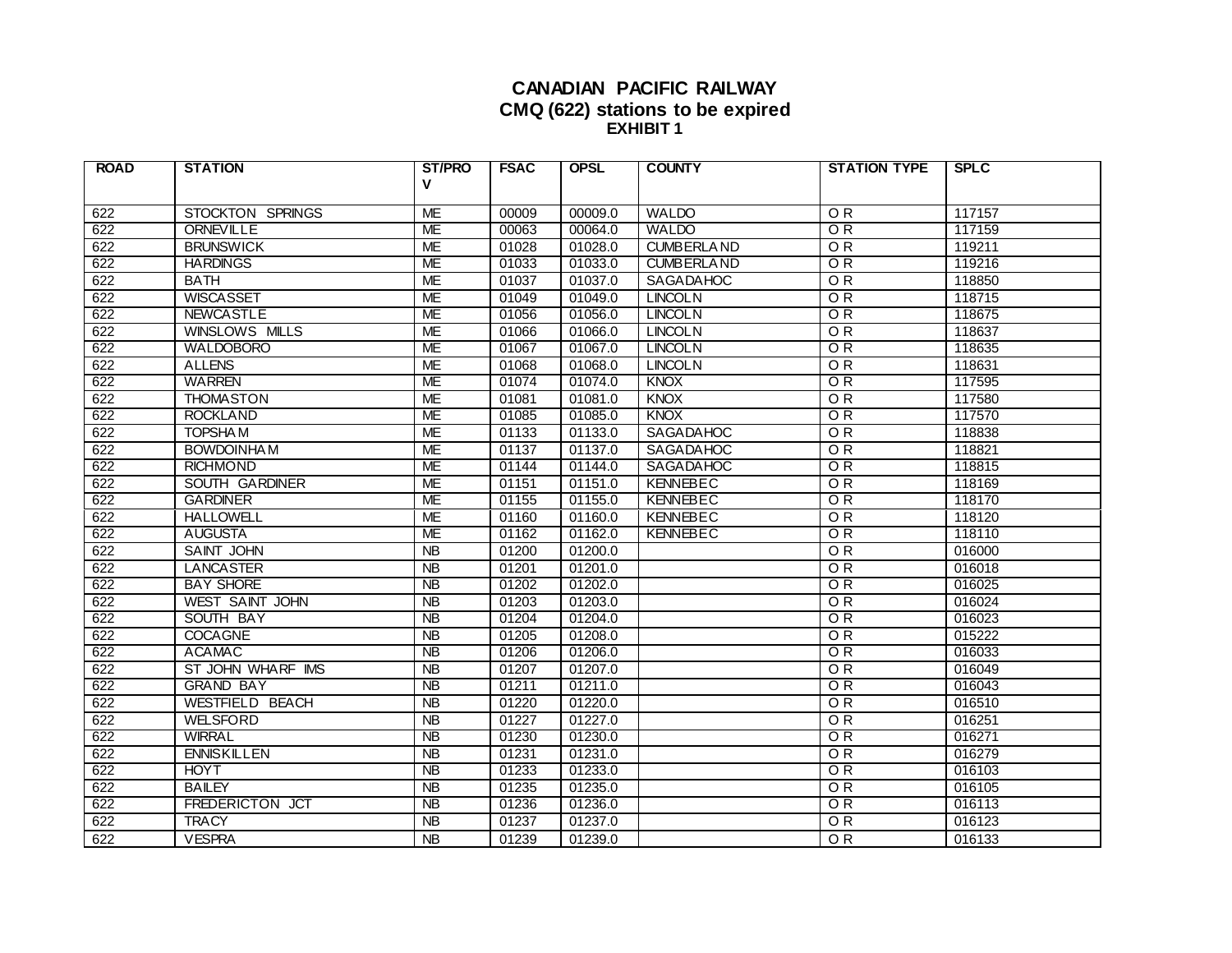| 622 | <b>ROOTH</b>          | <b>NB</b>                         | 01240 | 01240.0 |                    | OR              | 016143 |
|-----|-----------------------|-----------------------------------|-------|---------|--------------------|-----------------|--------|
| 622 | <b>CORK</b>           | <b>NB</b>                         | 01242 | 01242.0 |                    | OR              | 016153 |
| 622 | <b>HARVEY</b>         | $\overline{AB}$                   | 01244 | 01244.0 |                    | $\overline{OR}$ | 016155 |
| 622 | <b>PRINCE WILLIAM</b> | <b>NB</b>                         | 01245 | 01245.0 |                    | $\overline{OR}$ | 016173 |
| 622 | <b>MAGAGUADAVIC</b>   | <b>NB</b>                         | 01246 | 01246.0 |                    | OR              | 016183 |
| 622 | <b>MCADAM</b>         | <b>NB</b>                         | 01250 | 01250.0 |                    | O <sub>R</sub>  | 016193 |
| 622 | VANCEBORO             | <b>ME</b>                         | 01294 | 01294.0 | <b>WASHINGTON</b>  | OR              | 112131 |
| 622 | <b>LAMBERT LAKE</b>   | <b>ME</b>                         | 01295 | 01295.0 | <b>WASHINGTON</b>  | OR              | 112147 |
| 622 | <b>FOREST</b>         | <b>ME</b>                         | 01298 | 01298.0 | <b>WASHINGTON</b>  | $\overline{OR}$ | 112138 |
| 622 | <b>EATON</b>          | <b>ME</b>                         | 01299 | 01299.0 | <b>EATON</b>       | $\overline{OR}$ | 112116 |
| 622 | <b>DANFORTH</b>       | <b>ME</b>                         | 01300 | 01300.0 | <b>WASHINGTON</b>  | O <sub>R</sub>  | 112111 |
| 622 | <b>BANCROFT</b>       | <b>ME</b>                         | 01303 | 01303.0 | <b>AROOSTOOK</b>   | $\overline{OR}$ | 111791 |
| 622 | <b>WYTOPITLOCK</b>    | <b>ME</b>                         | 01304 | 01304.0 | <b>AROOSTOOK</b>   | $\overline{OR}$ | 111971 |
| 622 | <b>KINGMAN</b>        | <b>ME</b>                         | 01310 | 01310.0 | <b>PENOBSCOT</b>   | $\overline{OR}$ | 113311 |
| 622 | <b>MATTAWAMKEAG</b>   | <b>ME</b>                         | 01313 | 01313.0 | <b>PENOBSCOT</b>   | OR              | 113325 |
| 622 | <b>WOODARD</b>        | <b>ME</b>                         | 01316 | 01316.0 | <b>PENOBSCOT</b>   | $\overline{OR}$ | 113329 |
| 622 | <b>HARDY POND</b>     | <b>ME</b>                         | 01320 | 01320.0 | <b>PISCATAQUIS</b> | O <sub>R</sub>  | 114803 |
| 622 | <b>BENSON</b>         | <b>ME</b>                         | 01329 | 01329.0 | <b>PISCATAQUIS</b> | $\overline{OR}$ | 114821 |
| 622 | <b>BODFISH</b>        | <b>ME</b>                         | 01332 | 01332.0 | <b>PISCATAQUIS</b> | O <sub>R</sub>  | 114781 |
| 622 | <b>GREENVILLE</b>     | <b>ME</b>                         | 01337 | 01337.0 | <b>PISCATAQUIS</b> | OR              | 114731 |
| 622 | <b>SQUAW BROOK</b>    | <b>ME</b>                         | 01338 | 01338.0 | <b>PISCATAQUIS</b> | $\overline{OR}$ | 114712 |
| 622 | <b>MOOSEHEAD</b>      | <b>ME</b>                         | 01340 | 01340.0 | <b>PISCATAQUIS</b> | O <sub>R</sub>  | 114718 |
| 622 | <b>TARRATINE</b>      | <b>ME</b>                         | 01342 | 01342.0 | <b>SOMERSET</b>    | $\overline{OR}$ | 115341 |
| 622 | <b>BRASSUA</b>        | <b>ME</b>                         | 01343 | 01343.0 | <b>SOMERSET</b>    | $\overline{OR}$ | 115351 |
| 622 | <b>MACKAMP</b>        | <b>ME</b>                         | 01345 | 01345.0 | <b>SOMERSET</b>    | OR              | 115355 |
| 622 | <b>LONG POND</b>      | <b>ME</b>                         | 01346 | 01346.0 | <b>SOMERSET</b>    | $\overline{OR}$ | 115465 |
| 622 | <b>JACKMAN</b>        | <b>ME</b>                         | 01348 | 01348.0 | <b>SOMERSET</b>    | O <sub>R</sub>  | 115471 |
| 622 | <b>HOLEB</b>          | ME                                | 01353 | 01353.0 | <b>SOMERSET</b>    | OR              | 115495 |
| 622 | <b>SKINNER</b>        | <b>ME</b>                         | 01356 | 01356.0 | <b>FRANKLIN</b>    | $\overline{OR}$ | 116125 |
| 622 | <b>BOUNDARY</b>       | PQ                                | 01358 | 01358.0 |                    | OR              | 023223 |
| 622 | <b>VACHON</b>         | PQ                                | 01361 | 01361.0 |                    | $\overline{OR}$ | 023231 |
| 622 | <b>WATT</b>           | $\overline{AB}$                   | 01490 | 01490.0 |                    | $\overline{OR}$ | 016383 |
| 622 | <b>WOODLAND</b>       | <b>ME</b>                         | 01498 | 01498.0 | <b>WASHINGTON</b>  | O <sub>R</sub>  | 112226 |
| 622 | <b>MILLTOWN</b>       | <b>NB</b>                         | 01499 | 01499.0 |                    | OR              | 016333 |
| 622 | <b>ST STEPHEN</b>     | $\overline{AB}$                   | 01500 | 01500.0 |                    | $\overline{OR}$ | 016343 |
| 622 | MILLTOWN JCT          | <b>NB</b>                         | 01501 | 01501.0 |                    | OR              | 016353 |
| 622 | MOORES MILLS          | $\overline{AB}$                   | 01504 | 01504.0 |                    | OR              | 016363 |
| 622 | <b>HONEY DALE</b>     | <b>NB</b>                         | 01506 | 01506.0 |                    | O <sub>R</sub>  | 016378 |
| 622 | <b>LAWRENCE</b>       | $\overline{\mathsf{N}}\mathsf{B}$ | 01507 | 01507.0 |                    | OR              | 016393 |
| 622 | <b>GRAND FALLS</b>    | $\overline{AB}$                   | 01700 | 01700.0 |                    | $\overline{R}$  | 017785 |
| 622 | <b>MARTIN</b>         | <b>NB</b>                         | 01702 | 01702.0 |                    | R               | 017792 |
| 622 | <b>CYR JCT</b>        | <b>NB</b>                         | 01705 | 01705.0 |                    | $\overline{R}$  | 017729 |
| 622 | <b>MEGANTIC</b>       | PQ                                | 02000 | 02000.0 |                    | $\overline{OR}$ | 023530 |
| 622 | <b>NANTES</b>         | PQ                                | 02002 | 02002.0 |                    | $\overline{OR}$ | 023540 |
| 622 | <b>SCOTSTOWN</b>      | PQ                                | 02005 | 02005.0 |                    | $\overline{OR}$ | 023550 |
| 622 | <b>GOULD</b>          | PQ                                | 02007 | 02007.0 |                    | $\overline{OR}$ | 023560 |
| 622 | <b>BURY</b>           | <b>PQ</b>                         | 02010 | 02010.0 |                    | OR              | 023570 |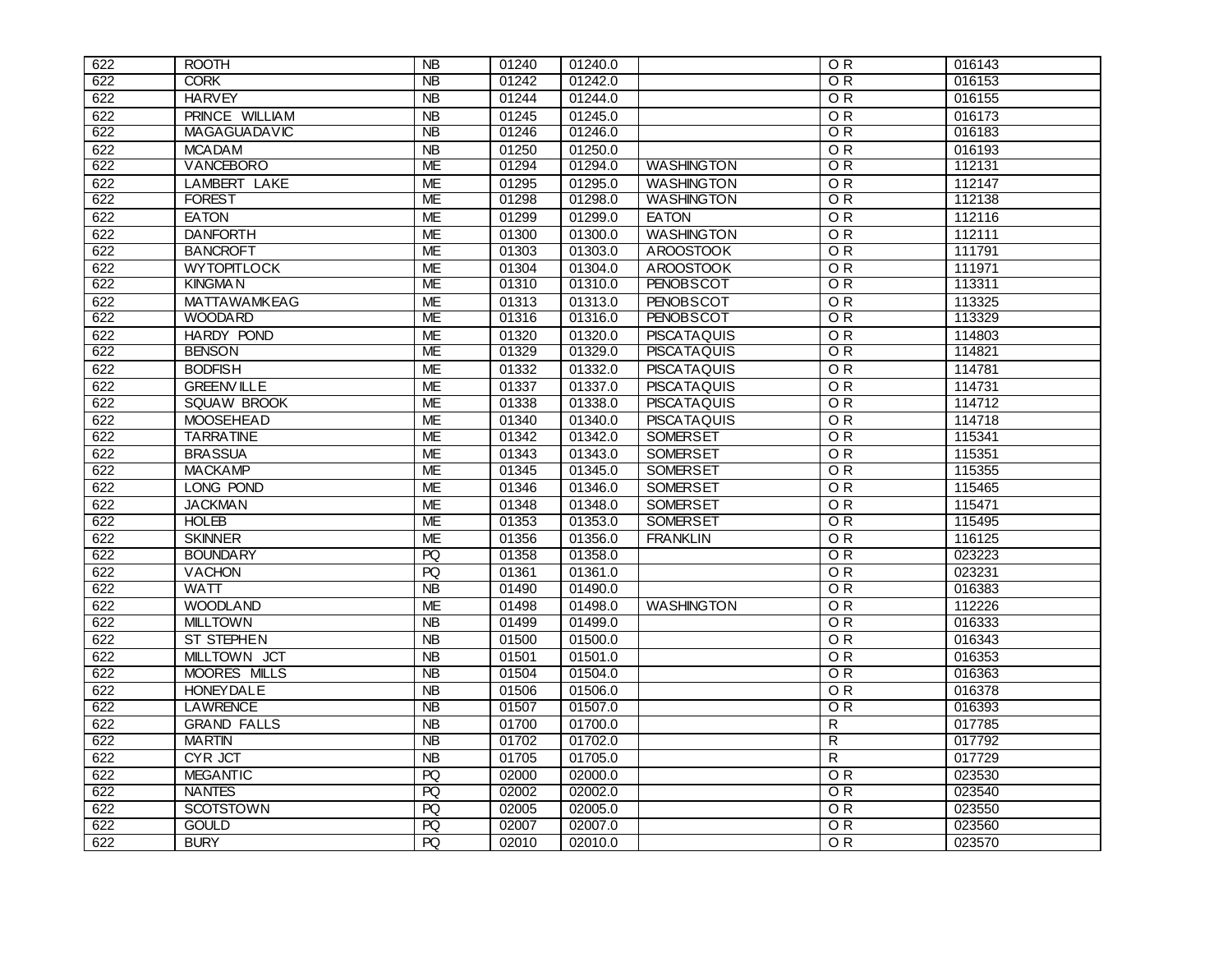| 622 | <b>COOKSHIRE</b>        | PQ              | 02013 | 02013.0    |                   | O <sub>R</sub>              | 023813 |
|-----|-------------------------|-----------------|-------|------------|-------------------|-----------------------------|--------|
| 622 | <b>BIRCHTON</b>         | R               | 02014 | 02014.0    |                   | O R                         | 023848 |
| 622 | <b>JOHNVILLE</b>        | PQ              | 02017 | 02017.0    |                   | O <sub>R</sub>              | 023861 |
| 622 | <b>LENNOXVILLE</b>      | PQ              | 02019 | 02019.0    |                   | O <sub>R</sub>              | 023865 |
| 622 | <b>SHERBROOKE</b>       | $\overline{PQ}$ | 02020 | 02020.0    |                   | OR                          | 024000 |
| 622 | SHERBROOKE IMS          | $\overline{PQ}$ | 02021 | <b>N/A</b> |                   | $\overline{\circ}$          | 024001 |
| 622 | <b>LANDERS</b>          | $\overline{PQ}$ | 02039 | 00407.0    |                   | OR                          | 024026 |
| 622 | <b>ROCK FOREST</b>      | PQ              | 02040 | 00410.0    |                   | $\overline{OR}$             | 024035 |
| 622 | <b>SHANHS</b>           | PQ              | 02042 | <b>N/A</b> |                   | Ō                           | 023529 |
| 622 | <b>MAGOG</b>            | PQ              | 02045 | 00413.0    |                   | OR.                         | 024050 |
| 622 | MOUNT ORFORD            | PQ              | 02048 | 00416.0    |                   | $\overline{OR}$             | 024828 |
| 622 | <b>EASTRAY</b>          | R               | 02050 | 00419.0    |                   | $\overline{\overline{O}}$ R | 024846 |
| 622 | SOUTH STUKELY           | PQ              | 02051 | 00422.0    |                   | $\overline{OR}$             | 024850 |
| 622 | <b>FOSTER</b>           | PQ              | 02053 | 00426.0    |                   | $\overline{OR}$             | 024852 |
| 622 | <b>FULFORD</b>          | PQ              | 02054 | 00428.0    |                   | $\overline{OR}$             | 024627 |
| 622 | <b>BROMONT</b>          | PQ              | 02055 | 00431.0    |                   | $\overline{OR}$             | 024631 |
| 622 | <b>ADAMSVILLE</b>       | PQ              | 02057 | 00434.0    |                   | $\overline{OR}$             | 024633 |
| 622 | <b>BROOKPORT</b>        | $\overline{PQ}$ | 02058 | 00437.0    |                   | O R                         | 024655 |
| 622 | <b>WOODSVILLE</b>       | N <sub>H</sub>  | 02078 | N/A        | <b>GRAFTON</b>    | $\overline{\circ}$          | 122246 |
| 622 | <b>NEWPORT</b>          | VT              | 02102 | 00473.0    | <b>ORLEANS</b>    | OR                          | 132140 |
| 622 | <b>CENTRE</b>           | $V$ T           | 02114 | 00479.0    | <b>ORLEANS</b>    | 0R                          | 132157 |
| 622 | NORTH TROY              | VT              | 02115 | 00482.0    | <b>ORLEANS</b>    | O <sub>R</sub>              | 132174 |
| 622 | <b>HIGHWATER</b>        | $\overline{PQ}$ | 02117 | 00485.0    |                   | O R                         | 024812 |
| 622 | <b>GLENTON</b>          | PQ              | 02120 | 00488.0    |                   | $\overline{OR}$             | 024816 |
| 622 | RICHFORD JCT            | VT              | 02122 | <b>N/A</b> | <b>FRANKLIN</b>   | O <sub>R</sub>              | 133118 |
| 622 | <b>RICHFORD</b>         | VT              | 02123 | 00491.0    | <b>FRANKLIN</b>   | O <sub>R</sub>              | 133116 |
| 622 | RICHFORD IMS            | VT              | 02125 | <b>N/A</b> | <b>FRANKLIN</b>   | O                           | 133116 |
| 622 | <b>SUTTON</b>           | PQ              | 02126 | 00494.0    |                   | O R                         | 024826 |
| 622 | <b>WEST BROME</b>       | PQ              | 02130 | 00497.0    |                   | $\overline{OR}$             | 024834 |
| 622 | <b>COWANSVILLE</b>      | PQ              | 02132 | 00500.0    |                   | $\overline{OR}$             | 024663 |
| 622 | <b>BRIGHAM</b>          | PQ              | 02134 | 00503.0    |                   | O <sub>R</sub>              | 024667 |
| 622 | <b>FARNHAM</b>          | PQ              | 02184 | 00506.0    |                   | OR                          | 024635 |
| 622 | <b>STE BRIGIDE</b>      | PQ              | 02185 | 00509.0    |                   | O <sub>R</sub>              | 024641 |
| 622 | <b>FARNHAM TRANSFER</b> | PQ              | 02186 | 02185.0    |                   | ΟR                          | 024635 |
| 622 | <b>VERSAILLES</b>       | PQ              | 02187 | 00512.0    |                   | $\overline{OR}$             | 024639 |
| 622 | <b>IBERVILLE JCT</b>    | PQ              | 02190 | 00515.0    |                   | OR                          | 024647 |
| 622 | <b>IBERVILLE</b>        | $\overline{R}$  | 02191 | 00518.0    |                   | OR                          | 024649 |
| 622 | ST JEAN                 | PQ              | 02192 | 02192.0    |                   | OR                          | 028400 |
| 622 | MILLTOWN JCT            | <b>ME</b>       | 02193 | 02193.0    | <b>WASHINGTON</b> | O <sub>R</sub>              | 112251 |
| 622 | <b>CANDIAC</b>          | PQ              | 02195 | 00524.0    |                   | $\overline{OR}$             | 028714 |
| 622 | <b>ST PHILIPPE</b>      | PQ              | 02196 | 00527.0    |                   | ОR                          | 028446 |
| 622 | <b>DELSON</b>           | PQ              | 02197 | 00530.0    |                   | OR.                         | 028722 |
| 622 | ST CONSTANT             | PQ              | 02198 | 00533.0    |                   | O <sub>R</sub>              | 028728 |
| 622 | <b>SEAWAY SPUR</b>      | $\overline{PQ}$ | 02199 | 00536.0    |                   | O R                         | 028729 |
| 622 | NOTRE DAME CROSSING     | PQ              | 02221 | 00557.0    |                   | $\overline{OR}$             | 024411 |
| 622 | <b>BEDFORD</b>          | PQ              | 02223 | 00560.0    |                   | O R                         | 024417 |
| 622 | <b>STANBRIDGE</b>       | PQ              | 02225 | 00563.0    |                   | $\overline{OR}$             | 024429 |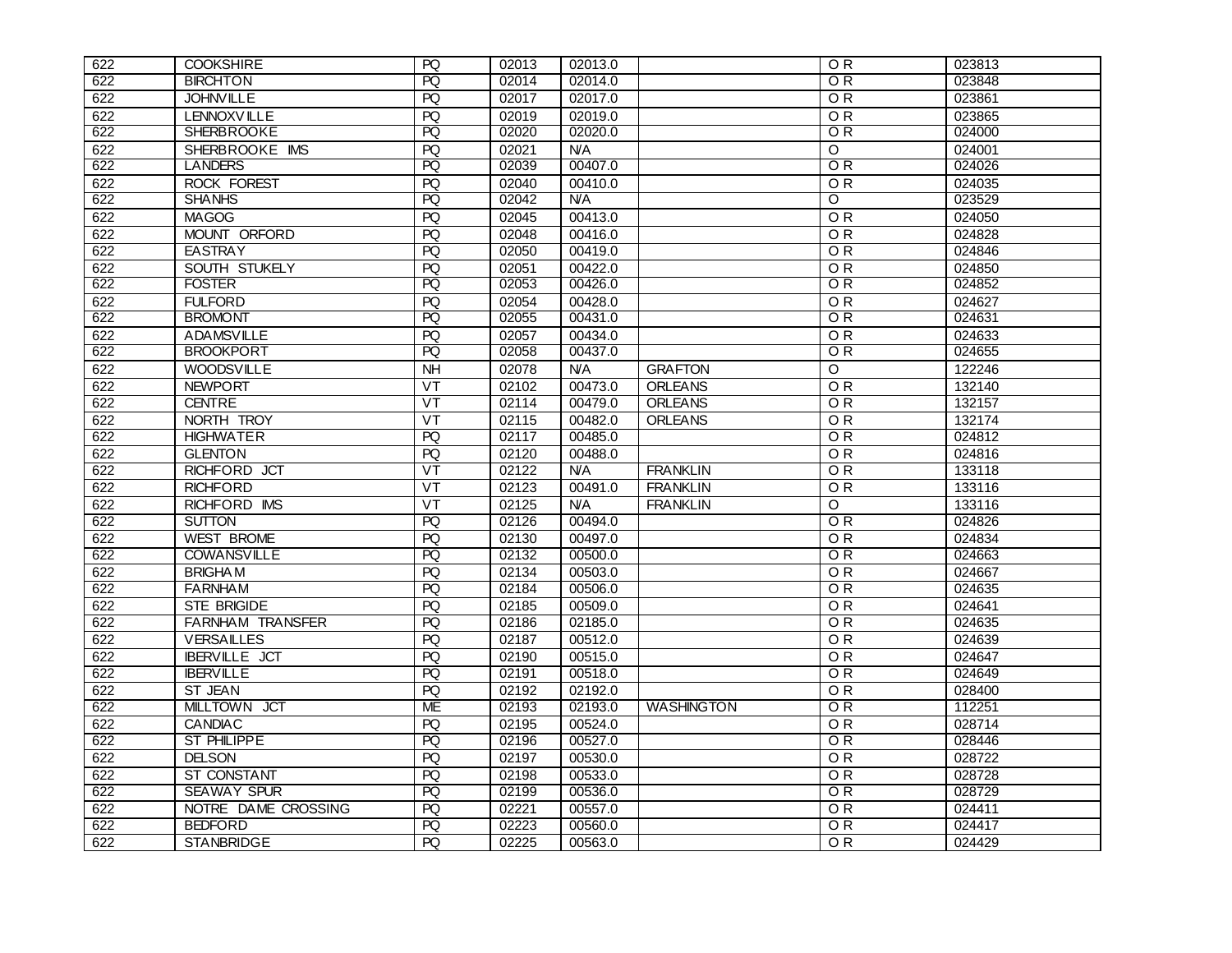| 622 | <b>MEIGS</b>       | PQ              | 02239 | <b>N/A</b> |                  | O               | 024405 |
|-----|--------------------|-----------------|-------|------------|------------------|-----------------|--------|
| 622 | CANROBERT          | PQ              | 02240 | 00566.0    |                  | O R             | 024645 |
| 622 | ABBOTSFORD         | PQ              | 02241 | 00569.0    |                  | OR.             | 024615 |
| 622 | ST PIE             | PQ              | 02242 | 00572.0    |                  | $\overline{OR}$ | 024314 |
| 622 | ST HYACINTHE       | R               | 02244 | 00575.0    |                  | OR              | 024330 |
| 622 | STE ROSALIE JCT    | PQ              | 02245 | 00578.0    |                  | O <sub>R</sub>  | 024322 |
| 622 | <b>STE ROSALIE</b> | PQ              | 02247 | 00581.0    |                  | OR.             | 026480 |
| 622 | ADIRONDACK JCT     | PQ              | 02300 | 00584.0    |                  | $\overline{OR}$ | 028707 |
| 622 | <b>GROVEHILL</b>   | PQ              | 02301 | 00587.0    |                  | O R             | 030844 |
| 622 | LA SALLE           | PQ              | 02302 | 00590.0    |                  | $\overline{OR}$ | 030845 |
| 622 | <b>MEADOWBROOK</b> | PQ              | 02303 | 00593.0    |                  | O <sub>R</sub>  | 030898 |
| 622 | <b>LACHINE IMS</b> | PQ              | 02304 | 00600.0    |                  | $\overline{OR}$ | 030478 |
| 622 | <b>BALLANTYNE</b>  | PQ              | 02305 | 00596.0    |                  | $\overline{OR}$ | 030885 |
| 622 | <b>LACHINE</b>     | $\overline{PQ}$ | 02306 | 00599.0    |                  | O R             | 030879 |
| 622 | COTE ST PAUL       | <b>PQ</b>       | 02307 | 00602.0    |                  | O <sub>R</sub>  | 030825 |
| 622 | <b>ATWATER</b>     | <b>PQ</b>       | 02308 | 00605.01   |                  | 0R              | 030806 |
| 622 | <b>LACHINE CPX</b> | PQ              | 02309 | N/A        |                  | O               | 030841 |
| 622 | <b>SORTIN</b>      | PQ              | 02310 | 00621.0    |                  | $\overline{OR}$ | 030661 |
| 622 | <b>SORTIN IMS</b>  | PQ              | 02316 | 01000.0    |                  | $\overline{OR}$ | 030661 |
| 622 | ROUSES POINT       | <b>NY</b>       | 03996 | 03996.0    | <b>CLINTON</b>   | $\overline{OR}$ | 170111 |
| 622 | <b>CLARINGTON</b>  | OН              | 04120 | 04120.0    | <b>MONROE</b>    | $\overline{OR}$ | 351615 |
| 622 | LONG RIDGE         | <b>OH</b>       | 04130 | 04130.0    | <b>MONROE</b>    | OR.             | 351663 |
| 622 | <b>OMAL</b>        | OН              | 04140 | 04140.0    | <b>MONROE</b>    | O R             | 351616 |
| 622 | <b>CLEVELAND</b>   | <b>ME</b>       | 11001 | 00355.0    | <b>AROOSTOOK</b> | $\overline{OR}$ | 111001 |
| 622 | <b>MADAWASKA</b>   | <b>ME</b>       | 11003 | 00365.0    | <b>AROOSTOOK</b> | OR              | 111003 |
| 622 | <b>PELLETIER</b>   | <b>ME</b>       | 11005 | 01300.0    | <b>AROOSTOOK</b> | OR              | 111005 |
| 622 | <b>ST DAVID</b>    | <b>ME</b>       | 11009 | 01302.0    | <b>AROOSTOOK</b> | O <sub>R</sub>  | 111009 |
| 622 | <b>ELMO</b>        | ME              | 11010 | 01305.0    | <b>AROOSTOOK</b> | O R             | 111010 |
| 622 | <b>GRAND ISLE</b>  | <b>ME</b>       | 11011 | 01325.0    | <b>AROOSTOOK</b> | O <sub>R</sub>  | 111011 |
| 622 | <b>DUMAIS</b>      | <b>ME</b>       | 11015 | 01320.0    | <b>AROOSTOOK</b> | $\overline{OR}$ | 111015 |
| 622 | FT KENT            | <b>ME</b>       | 11033 | 00330.0    | <b>AROOSTOOK</b> | $\overline{OR}$ | 111033 |
| 622 | <b>EAGLE LAKE</b>  | <b>ME</b>       | 11055 | 00305.0    | <b>AROOSTOOK</b> | $\overline{OR}$ | 111055 |
| 622 | <b>WINTERVILLE</b> | <b>ME</b>       | 11097 | 00300.0    | <b>AROOSTOOK</b> | O <sub>R</sub>  | 111097 |
| 622 | <b>VIOLETTE</b>    | ME              | 11212 | 01340.0    | <b>AROOSTOOK</b> | O R             | 111212 |
| 622 | <b>KEEGAN</b>      | <b>ME</b>       | 11214 | 01350.0    | <b>AROOSTOOK</b> | $\overline{OR}$ | 111214 |
| 622 | <b>VAN BUREN</b>   | <b>ME</b>       | 11215 | 01355.0    | <b>AROOSTOOK</b> | OR              | 111215 |
| 622 | <b>LIMESTONE</b>   | ME              | 11314 | 01140.0    | <b>AROOSTOOK</b> | OR              | 111314 |
| 622 | <b>CARIBOU</b>     | <b>ME</b>       | 11321 | 01100.0    | <b>AROOSTOOK</b> | O <sub>R</sub>  | 111321 |
| 622 | <b>DOW</b>         | <b>ME</b>       | 11325 | 01098.0    | <b>AROOSTOOK</b> | $\overline{OR}$ | 111325 |
| 622 | <b>GRIMES MILL</b> | <b>ME</b>       | 11328 | 01105.0    | <b>AROOSTOOK</b> | $\overline{OR}$ | 111328 |
| 622 | <b>WILLIAMS</b>    | <b>ME</b>       | 11329 | 01107.0    | <b>AROOSTOOK</b> | O R             | 111329 |
| 622 | <b>BRANNEN</b>     | <b>ME</b>       | 11351 | 00910.0    | <b>AROOSTOOK</b> | $\overline{OR}$ | 111351 |
| 622 | <b>WALLAGRASS</b>  | <b>ME</b>       | 11353 | 00310.0    | <b>AROOSTOOK</b> | O <sub>R</sub>  | 111353 |
| 622 | SOLDIER POND       | <b>ME</b>       | 11354 | 00315.0    | <b>AROOSTOOK</b> | O R             | 111354 |
| 622 | <b>SKYWAY JCT</b>  | <b>ME</b>       | 11360 | 00912.0    | <b>AROOSTOOK</b> | $\overline{OR}$ | 111457 |
| 622 | <b>MAPLETON</b>    | <b>ME</b>       | 11361 | 00905.0    | <b>AROOSTOOK</b> | O R             | 111361 |
| 622 | <b>CHAPMAN</b>     | <b>ME</b>       | 11362 | 00900.0    | <b>AROOSTOOK</b> | $\overline{OR}$ | 111362 |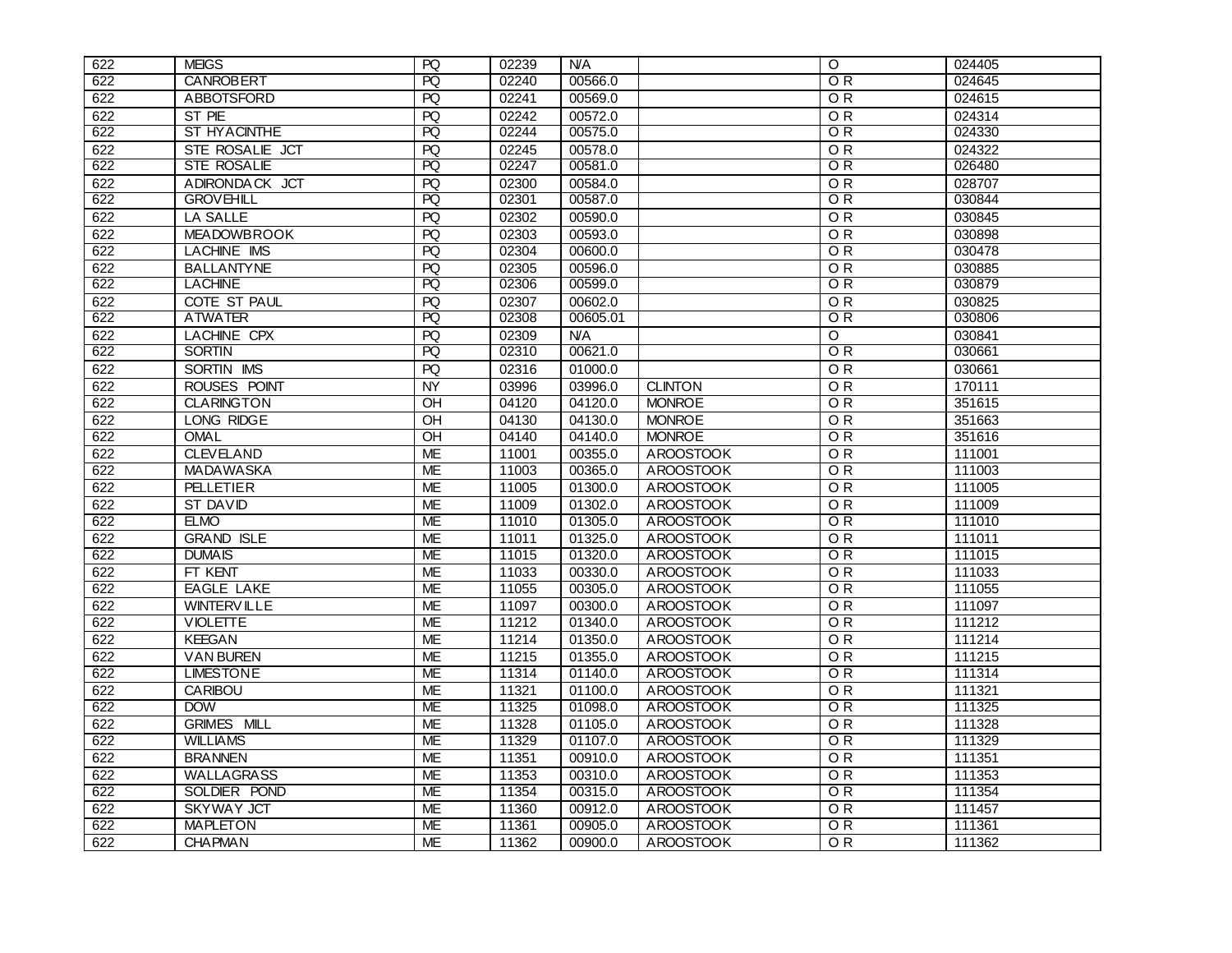| 622 | <b>MACNEIL</b>       | ME        | 11377 | 01102.0  | <b>AROOSTOOK</b> | O <sub>R</sub>  | 111377 |
|-----|----------------------|-----------|-------|----------|------------------|-----------------|--------|
| 622 | <b>FRENCHVILLE</b>   | <b>ME</b> | 11381 | 00350.0  | <b>AROOSTOOK</b> | O R             | 111381 |
| 622 | SQUA PAN             | <b>ME</b> | 11382 | 00255.0  | <b>AROOSTOOK</b> | $\overline{OR}$ | 111382 |
| 622 | <b>ASHLAND</b>       | <b>ME</b> | 11384 | 00260.0  | <b>AROOSTOOK</b> | OR              | 111384 |
| 622 | <b>SHERIDAN</b>      | <b>ME</b> | 11385 | 00265.0  | <b>AROOSTOOK</b> | OR              | 111385 |
| 622 | <b>LEVESQUE</b>      | <b>ME</b> | 11386 | 00250.0  | <b>AROOSTOOK</b> | $\overline{OR}$ | 111386 |
| 622 | <b>WRIGHTVILLE</b>   | ME        | 11387 | 00270.0  | <b>AROOSTOOK</b> | OR.             | 111387 |
| 622 | <b>MOODY</b>         | <b>ME</b> | 11388 | 00275.0  | <b>AROOSTOOK</b> | $\overline{OR}$ | 111388 |
| 622 | <b>MASARDIS</b>      | <b>ME</b> | 11396 | 00240.0  | <b>AROOSTOOK</b> | O R             | 111396 |
| 622 | <b>STIMSON</b>       | <b>ME</b> | 11398 | 00245.0  | <b>AROOSTOOK</b> | $\overline{OR}$ | 111398 |
| 622 | <b>GOODINGS</b>      | <b>ME</b> | 11401 | 01088.0  | <b>AROOSTOOK</b> | $\overline{OR}$ | 111401 |
| 622 | <b>PHAIR</b>         | <b>ME</b> | 11402 | 01015.0  | <b>AROOSTOOK</b> | $\overline{OR}$ | 111402 |
| 622 | FT FAIRFIELD         | <b>ME</b> | 11411 | 01050.0  | <b>AROOSTOOK</b> | OR              | 111411 |
| 622 | <b>POWERS</b>        | <b>ME</b> | 11420 | 01025.0  | <b>AROOSTOOK</b> | O R             | 111420 |
| 622 | <b>FAIRMOUNT</b>     | <b>ME</b> | 11421 | 01030.0  | <b>AROOSTOOK</b> | $\overline{OR}$ | 111421 |
| 622 | <b>EAST RD</b>       | <b>ME</b> | 11430 | 01130.0  | <b>AROOSTOOK</b> | $\overline{OR}$ | 111430 |
| 622 | MURPHY RD            | <b>ME</b> | 11431 | 01110.0  | <b>AROOSTOOK</b> | O <sub>R</sub>  | 111431 |
| 622 | <b>HOUGHTONVILLE</b> | <b>ME</b> | 11433 | 01115.0  | <b>AROOSTOOK</b> | $\overline{OR}$ | 111433 |
| 622 | <b>GOODRICH</b>      | <b>ME</b> | 11435 | 01120.0  | <b>AROOSTOOK</b> | O R             | 111435 |
| 622 | MORROW RD            | <b>ME</b> | 11437 | 01125.0  | <b>AROOSTOOK</b> | $\overline{OR}$ | 111437 |
| 622 | PRESQUE ISLE         | <b>ME</b> | 11450 | 00915.0  | <b>AROOSTOOK</b> | $\overline{OR}$ | 111450 |
| 622 | PRESQUE ISLE IMS     | <b>ME</b> | 11451 | 00925.0  | <b>AROOSTOOK</b> | O <sub>R</sub>  | 111445 |
| 622 | AROOSTOOK FAR        | <b>ME</b> | 11453 | 01005.0  | <b>AROOSTOOK</b> | $\overline{OR}$ | 111453 |
| 622 | <b>DEERING</b>       | <b>ME</b> | 11454 | 01000.01 | <b>AROOSTOOK</b> | $\overline{OR}$ | 111454 |
| 622 | <b>ENGLISH</b>       | <b>ME</b> | 11455 | 01010.0  | <b>AROOSTOOK</b> | $\overline{OR}$ | 111455 |
| 622 | <b>PERRY</b>         | <b>ME</b> | 11456 | 01085.0  | <b>AROOSTOOK</b> | $\overline{OR}$ | 111456 |
| 622 | <b>INDUSTRIAL</b>    | <b>ME</b> | 11458 | 01094.0  | <b>AROOSTOOK</b> | $\overline{OR}$ | 111458 |
| 622 | <b>SAUNDERS</b>      | ME        | 11459 | 01082.0  | <b>AROOSTOOK</b> | O R             | 111459 |
| 622 | SCOTT                | <b>ME</b> | 11460 | 01092.0  | <b>AROOSTOOK</b> | $\overline{OR}$ | 111460 |
| 622 | <b>MPG</b>           | <b>ME</b> | 11474 | 01083.0  | <b>AROOSTOOK</b> | OR              | 111474 |
| 622 | <b>RIVERVIEW</b>     | <b>ME</b> | 11476 | 01090.0  | <b>AROOSTOOK</b> | OR              | 111476 |
| 622 | <b>MAYSVILLE</b>     | <b>ME</b> | 11479 | 01095.0  | <b>AROOSTOOK</b> | $\overline{OR}$ | 111479 |
| 622 | <b>EASTON</b>        | <b>ME</b> | 11491 | 01020.0  | <b>AROOSTOOK</b> | $\overline{OR}$ | 111491 |
| 622 | <b>NIXON</b>         | МE        | 11512 | 00290.0  | <b>AROOSTOOK</b> | O R             | 111512 |
| 622 | <b>PORTAGE</b>       | <b>ME</b> | 11515 | 00285.0  | <b>AROOSTOOK</b> | $\overline{OR}$ | 111515 |
| 622 | <b>MCDONALD</b>      | <b>ME</b> | 11520 | 11520.0  | <b>AROOSTOOK</b> | $\overline{OR}$ | 111517 |
| 622 | <b>SKERRY</b>        | <b>ME</b> | 11575 | 00280.0  | <b>AROOSTOOK</b> | $\overline{O}R$ | 111575 |
| 622 | ST CROIX             | <b>ME</b> | 11691 | 00235.0  | <b>AROOSTOOK</b> | O <sub>R</sub>  | 111691 |
| 622 | <b>HOULTON</b>       | ME        | 11720 | 00810.0  | <b>AROOSTOOK</b> | O <sub>R</sub>  | 111720 |
| 622 | <b>LUDLOW</b>        | <b>ME</b> | 11801 | 00800.0  | <b>AROOSTOOK</b> | $\overline{OR}$ | 111801 |
| 622 | SMYRNA MILLS         | <b>ME</b> | 11811 | 00220.0  | <b>AROOSTOOK</b> | O R             | 111811 |
| 622 | <b>HOWE BROOK</b>    | <b>ME</b> | 11818 | 00230.0  | <b>AROOSTOOK</b> | $\overline{OR}$ | 111818 |
| 622 | <b>NEW LIMERICK</b>  | <b>ME</b> | 11836 | 00805.0  | <b>AROOSTOOK</b> | O <sub>R</sub>  | 111836 |
| 622 | <b>WEEKSBORO</b>     | <b>ME</b> | 11845 | 00225.0  | <b>AROOSTOOK</b> | $\overline{OR}$ | 111845 |
| 622 | <b>OAKFIELD</b>      | <b>ME</b> | 11846 | 00215.0  | <b>AROOSTOOK</b> | $\overline{OR}$ | 111846 |
| 622 | DYER BROOK           | <b>ME</b> | 11851 | 00210.0  | <b>AROOSTOOK</b> | $\overline{OR}$ | 111851 |
| 622 | <b>ISLAND FALLS</b>  | <b>ME</b> | 11886 | 00205.0  | <b>AROOSTOOK</b> | $\overline{OR}$ | 111886 |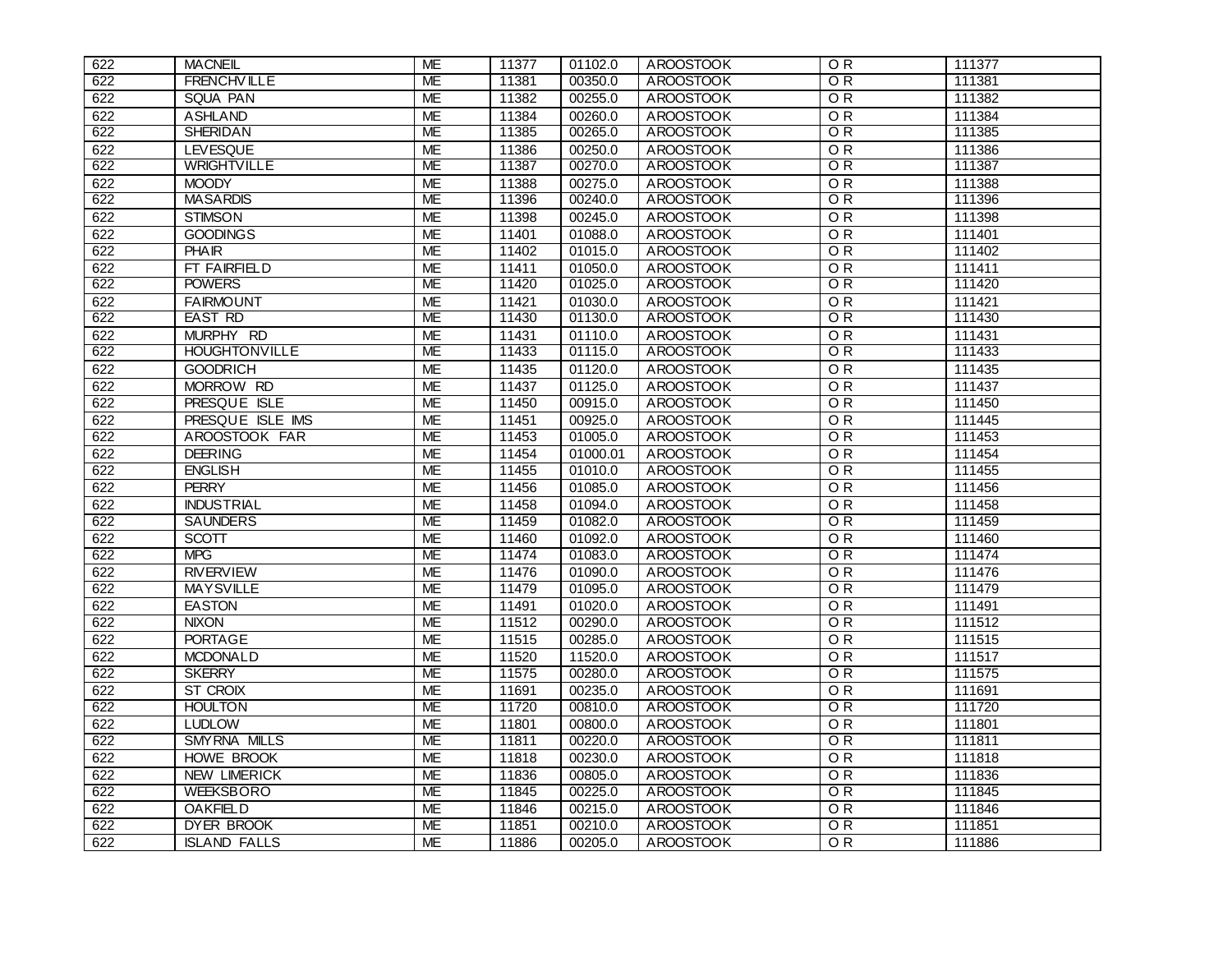| 622 | <b>BELVEDERE</b>        | <b>ME</b>       | 11895 | 00200.0 | <b>AROOSTOOK</b>   | O <sub>R</sub>  | 111895 |
|-----|-------------------------|-----------------|-------|---------|--------------------|-----------------|--------|
| 622 | <b>CRYSTAL</b>          | <b>ME</b>       | 11896 | 00195.0 | <b>AROOSTOOK</b>   | O R             | 111896 |
| 622 | PATTEN JCT              | <b>ME</b>       | 11913 | 00192.0 | <b>AROOSTOOK</b>   | O <sub>R</sub>  | 111913 |
| 622 | <b>PATTEN</b>           | <b>ME</b>       | 13141 | 00750.0 | <b>PENOBSCOT</b>   | O <sub>R</sub>  | 113141 |
| 622 | <b>SHERMAN</b>          | <b>ME</b>       | 13171 | 00190.0 | <b>PENOBSCOT</b>   | OR              | 113171 |
| 622 | <b>STACYVILLE</b>       | <b>ME</b>       | 13175 | 00180.0 | <b>PENOBSCOT</b>   | OR              | 113175 |
| 622 | <b>GRINDSTONE</b>       | <b>ME</b>       | 13242 | 00160.0 | <b>PENOBSCOT</b>   | OR              | 113242 |
| 622 | <b>DOLBY</b>            | <b>ME</b>       | 13258 | 00720.0 | <b>PENOBSCOT</b>   | $\overline{OR}$ | 113258 |
| 622 | <b>SAND PIT</b>         | <b>ME</b>       | 13259 | 00705.0 | <b>PENOBSCOT</b>   | OR              | 113259 |
| 622 | <b>EAST MILLINOCKET</b> | ME              | 13260 | 00725.0 | <b>PENOBSCOT</b>   | OR              | 113260 |
| 622 | <b>MILLINOCKET</b>      | <b>ME</b>       | 13270 | 00155.0 | <b>PENOBSCOT</b>   | $\overline{OR}$ | 113270 |
| 622 | NORTH TWIN              | <b>ME</b>       | 13284 | 00152.0 | <b>PENOBSCOT</b>   | $\overline{OR}$ | 113284 |
| 622 | <b>LAGRANGE</b>         | <b>ME</b>       | 13625 | 00090.0 | <b>PENOBSCOT</b>   | $\overline{OR}$ | 113625 |
| 622 | SOUTH LAGRANGE          | <b>ME</b>       | 13627 | 00085.0 | <b>PENOBSCOT</b>   | $\overline{OR}$ | 113627 |
| 622 | <b>HUDSON</b>           | <b>ME</b>       | 13661 | 00075.0 | <b>PENOBSCOT</b>   | OR              | 113661 |
| 622 | NORTH BANGOR            | <b>ME</b>       | 13843 | 00065.0 | <b>PENOBSCOT</b>   | $\overline{OR}$ | 113843 |
| 622 | N MAINE JCT             | <b>ME</b>       | 13917 | 00060.0 | <b>PENOBSCOT</b>   | O <sub>R</sub>  | 113917 |
| 622 | <b>BANGOR IMS</b>       | <b>ME</b>       | 13920 | 00063.0 | <b>PENOBSCOT</b>   | $\overline{OR}$ | 113838 |
| 622 | <b>HAMPDEN</b>          | <b>ME</b>       | 13961 | 00055.0 | <b>PENOBSCOT</b>   | $\overline{OR}$ | 113961 |
| 622 | <b>WEST SEBOOIS</b>     | <b>ME</b>       | 14740 | 00130.0 | <b>PISCATAQUIS</b> | $\overline{OR}$ | 114740 |
| 622 | <b>SCHOODIC</b>         | <b>ME</b>       | 14741 | 00125.0 | <b>PISCATAQUIS</b> | $\overline{OR}$ | 114741 |
| 622 | <b>BROWNVILLE</b>       | <b>ME</b>       | 14801 | 00115.0 | <b>PISCATAQUIS</b> | O <sub>R</sub>  | 114801 |
| 622 | BROWNVILLE JCT          | <b>ME</b>       | 14807 | 00605.0 | <b>PISCATAQUIS</b> | $\overline{OR}$ | 114807 |
| 622 | <b>MILO</b>             | <b>ME</b>       | 14841 | 00110.0 | <b>PISCATAQUIS</b> | $\overline{OR}$ | 114841 |
| 622 | <b>DERBY</b>            | <b>ME</b>       | 14845 | 00105.0 | <b>PISCATAQUIS</b> | OR              | 114845 |
| 622 | MOSQUITO MTN            | <b>ME</b>       | 17105 | 00032.0 | <b>WALDO</b>       | $\overline{OR}$ | 117105 |
| 622 | <b>WINTERPORT</b>       | <b>ME</b>       | 17111 | 00045.0 | <b>WALDO</b>       | O <sub>R</sub>  | 117111 |
| 622 | <b>FRANKFORT</b>        | ME              | 17131 | 00040.0 | <b>WALDO</b>       | OR              | 117131 |
| 622 | CAPE JCT                | <b>ME</b>       | 17152 | 00020.0 | <b>WALDO</b>       | $\overline{OR}$ | 117152 |
| 622 | SANDY POINT             | <b>ME</b>       | 17153 | 00025.0 | <b>WALDO</b>       | OR              | 117153 |
| 622 | <b>KIDDERS</b>          | <b>ME</b>       | 17161 | 00010.0 | <b>WALDO</b>       | $\overline{OR}$ | 117161 |
| 622 | <b>SEARSPORT</b>        | <b>ME</b>       | 17165 | 00005.0 | <b>WALDO</b>       | OR              | 117165 |
| 622 | <b>ST LEONARD</b>       | <b>NB</b>       | 17815 | 01360.0 |                    | OR              | 017731 |
| 622 | <b>KENT JCT</b>         | ME              | 18252 | 00325.0 | <b>AROOSTOOK</b>   | OR              | 111034 |
| 622 | SCOUDOUC                | $\overline{AB}$ | 96001 | 96001.0 |                    | $\overline{R}$  | 015142 |
| 622 | <b>LINCOLN</b>          | <b>NB</b>       | 96002 | 96002.0 |                    | $\mathsf{R}$    | 016591 |
| 622 | <b>SHEFFIELD</b>        | $\overline{AB}$ | 96003 | 96003.0 |                    | $\overline{R}$  | 016801 |
| 622 | <b>MONCTON</b>          | $\overline{AB}$ | 96004 | 96004.0 |                    | $\overline{R}$  | 015200 |
| 622 | SHEET HARBOUR           | <b>NS</b>       | 96005 | 96005.0 |                    | $\overline{R}$  | 010913 |
| 622 | <b>SUSSEX</b>           | $\overline{AB}$ | 96006 | 96006.0 |                    | $\mathsf{R}$    | 016420 |
| 622 | <b>DARTMOUTH</b>        | <b>NS</b>       | 96007 | 96007.0 |                    | $\overline{R}$  | 012190 |
| 622 | <b>DEBERT</b>           | <b>NS</b>       | 96008 | 96008.0 |                    | $\overline{R}$  | 011204 |
| 622 | <b>BATHURST</b>         | <b>NB</b>       | 96009 | 96009.0 |                    | $\mathsf{R}$    | 018545 |
| 622 | <b>FREDERICTON</b>      | $\overline{AB}$ | 96010 | 96010.0 |                    | $\overline{R}$  | 016600 |
| 622 | <b>HALIFAX</b>          | N <sub>S</sub>  | 96011 | 96011.0 |                    | $\mathsf{R}$    | 012500 |
| 622 | <b>NEW GLASGOW</b>      | <b>NS</b>       | 96012 | 96012.0 |                    | $\overline{R}$  | 011558 |
| 622 | <b>SYDNEY</b>           | N <sub>S</sub>  | 96013 | 96013.0 |                    | $\overline{R}$  | 010002 |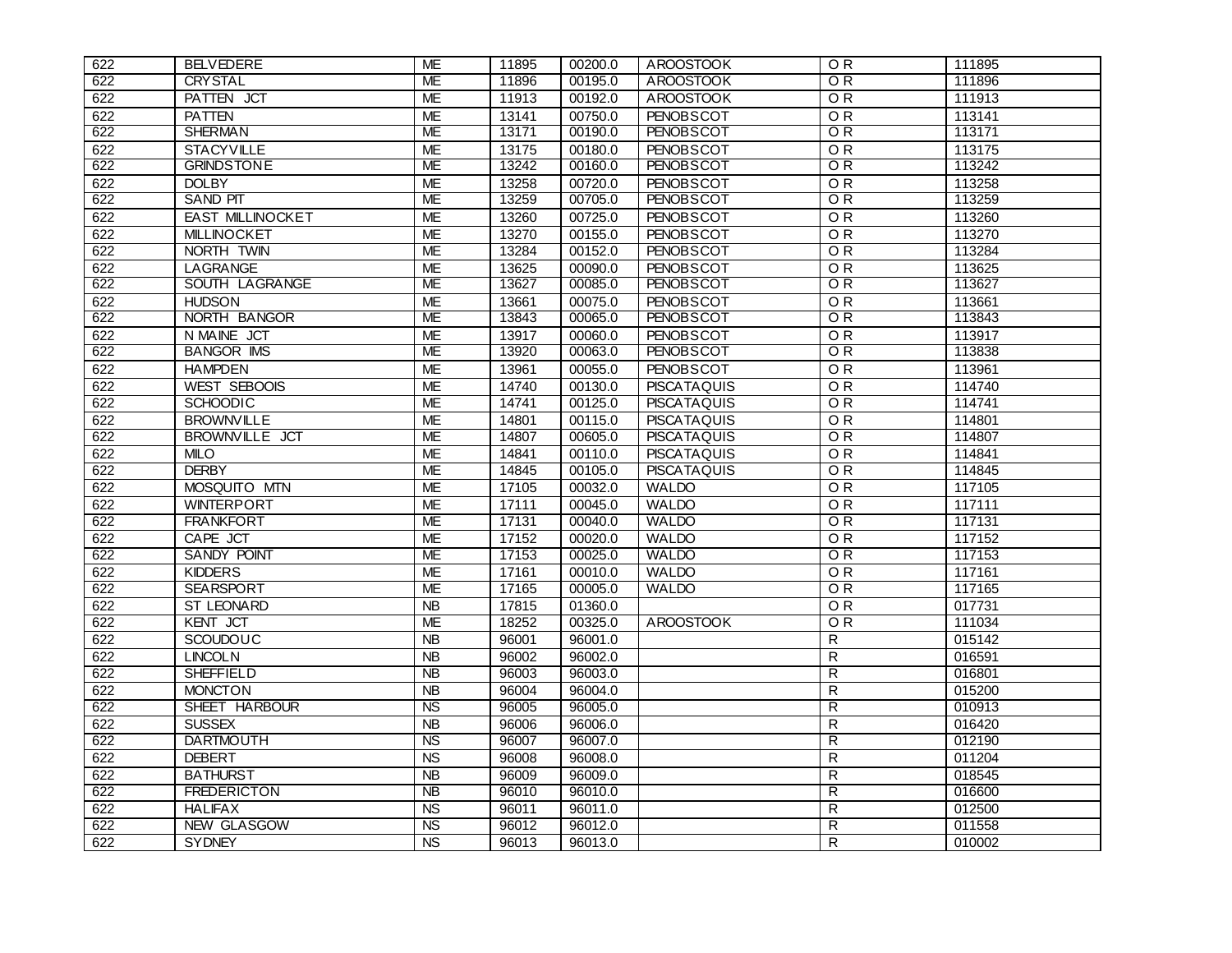| 622 | YARMOUTH                  | <b>NS</b>                | 96014 | 96014.0  | R              | 013612 |
|-----|---------------------------|--------------------------|-------|----------|----------------|--------|
| 622 | <b>CHARLOTTETOWN</b>      | PE                       | 96015 | 96015.0  | R              | 014600 |
| 622 | <b>SUMMERSIDE</b>         | PE                       | 96016 | 96016.0  | $\mathsf{R}$   | 014730 |
| 622 | <b>ST ANDREWS</b>         | <b>NB</b>                | 96017 | 96017.0  | R              | 016314 |
| 622 | <b>TRURO</b>              | $\overline{\text{NS}}$   | 96018 | 96018.0  | R              | 012230 |
| 622 | <b>LAKESIDE</b>           | <b>NS</b>                | 96019 | 96019.0  | $\mathsf{R}$   | 012525 |
| 622 | <b>WOLFVILLE</b>          | <b>NS</b>                | 96020 | 96020.0  | R              | 012644 |
| 622 | BEDFORD IMS               | <b>NS</b>                | 96021 | 96021.0  | $\mathsf{R}$   | 012459 |
| 622 | <b>CONCEPTION HARBOUR</b> | $\overline{\mathsf{NF}}$ | 96022 | 96022.0  | R              | 008153 |
| 622 | <b>GRAND FALLS</b>        | <b>NF</b>                | 96023 | 96032.0  | $\mathsf R$    | 008674 |
| 622 | <b>MOUNT PEARL</b>        | <b>NF</b>                | 96024 | 96024.0  | $\mathsf{R}$   | 008107 |
| 622 | <b>PARADISE</b>           | $\overline{\mathsf{NF}}$ | 96025 | 96025.0  | $\overline{R}$ | 007408 |
| 622 | ST JOHNS IMPEX            | <b>NF</b>                | 96026 | 96026.0  | R              | 008108 |
| 622 | ARMDALE                   | $\overline{\text{NS}}$   | 96027 | 96027.0  | R              | 012561 |
| 622 | <b>ST ANTOINE</b>         | $\overline{AB}$          | 96028 | 96028.0  | R              | 015300 |
| 622 | LOWER SACKVILLE IMS       | $\overline{\text{NS}}$   | 96029 | 96029.0  | $\overline{R}$ | 012458 |
| 622 | ST JOHNS                  | <b>NF</b>                | 96030 | 96030.0  | R              | 008102 |
| 622 | <b>BELLEDUNE</b>          | $\overline{AB}$          | 96031 | 96031.0  | $\overline{R}$ | 018559 |
| 622 | <b>BLACKS HARBOUR</b>     | <b>NB</b>                | 96032 | 96032.01 | R              | 016240 |
| 622 | <b>CAMPBELLTON</b>        | <b>NB</b>                | 96033 | 96033.0  | $\mathsf{R}$   | 018337 |
| 622 | <b>CHATHAM</b>            | $\overline{AB}$          | 96034 | 96034.0  | $\overline{R}$ | 015330 |
| 622 | <b>DALHOUSIE</b>          | <b>NB</b>                | 96035 | 96035.0  | R              | 018326 |
| 622 | <b>FLORENCEVILLE</b>      | $\overline{AB}$          | 96037 | 96037.0  | $\overline{R}$ | 017374 |
| 622 | POINT EDWARD              | <b>NS</b>                | 96038 | 96038.0  | R              | 010081 |
| 622 | <b>GAGETOWN</b>           | <b>NB</b>                | 96039 | 96039.0  | R              | 016570 |
| 622 | <b>MAISONNETTE</b>        | <b>NB</b>                | 96041 | 96041.0  | $\overline{R}$ | 018170 |
| 622 | <b>NEWCASTLE</b>          | <b>NB</b>                | 96043 | 96043.0  | R              | 018104 |
| 622 | PETIT ROCHER              | <b>NB</b>                | 96044 | 96044.0  | R              | 018556 |
| 622 | PORT ELGIN                | <b>NB</b>                | 96045 | 96045.0  | $\mathsf{R}$   | 015038 |
| 622 | <b>SACKVILLE</b>          | <b>NB</b>                | 96046 | 96046.0  | R              | 015012 |
| 622 | SHEDIA C                  | <b>NB</b>                | 96047 | 96047.0  | $\mathsf{R}$   | 015148 |
| 622 | <b>STANLEY</b>            | <b>NB</b>                | 96048 | 96048.0  | R              | 016634 |
| 622 | <b>AMHERST</b>            | <b>NS</b>                | 96049 | 96049.0  | $\overline{R}$ | 011726 |
| 622 | ANTIGONISH                | <b>NS</b>                | 96050 | 96050.0  | R              | 010596 |
| 622 | <b>BEDFORD</b>            | <b>NS</b>                | 96051 | 96051.0  | R              | 012460 |
| 622 | <b>BRIDGEWATER</b>        | <b>NS</b>                | 96052 | 96052.0  | $\mathsf{R}$   | 013507 |
| 622 | <b>BROOKFIELD</b>         | $\overline{MS}$          | 96053 | 96053.0  | R              | 012235 |
| 622 | <b>CALEDONIA</b>          | <b>NS</b>                | 96054 | 96054.0  | $\mathsf{R}$   | 013934 |
| 622 | <b>CORNWALLIS</b>         | <b>NS</b>                | 96055 | 96055.0  | $\overline{R}$ | 013152 |
| 622 | <b>DIGBY IMS</b>          | <b>NS</b>                | 96056 | 96056.0  | R              | 013318 |
| 622 | <b>FALMOUTH</b>           | <b>NS</b>                | 96057 | 96057.0  | R              | 012417 |
| 622 | <b>GLACE BAY</b>          | N <sub>S</sub>           | 96058 | 96058.0  | $\overline{R}$ | 010060 |
| 622 | <b>GREENWOOD (KINGS)</b>  | <b>NS</b>                | 96059 | 96059.0  | $\mathsf{R}$   | 012720 |
| 622 | <b>KENTVILLE</b>          | $\overline{\text{NS}}$   | 96060 | 96060.0  | $\overline{R}$ | 012663 |
| 622 | <b>KINGSTON</b>           | <b>NS</b>                | 96061 | 96061.0  | R              | 012712 |
| 622 | <b>METEGHAM</b>           | $\overline{\text{NS}}$   | 96062 | 96062.0  | $\overline{R}$ | 013213 |
| 622 | MIDDLETON IMS             | N <sub>S</sub>           | 96063 | 96063.0  | R              | 013101 |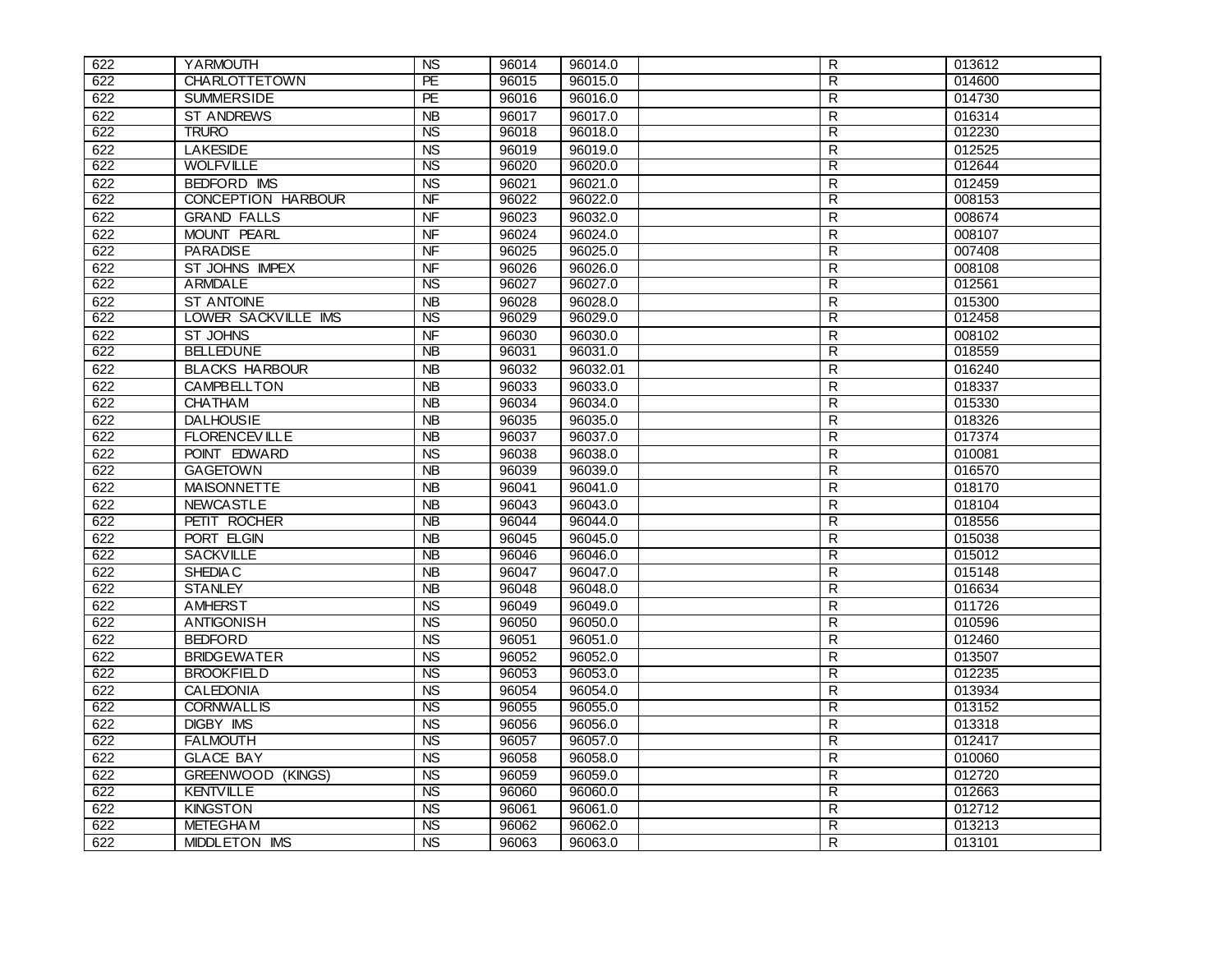| 622 | NEW WATERFORD             | <b>NS</b>                         | 96064 | 96064.0 | R                       | 010051 |
|-----|---------------------------|-----------------------------------|-------|---------|-------------------------|--------|
| 622 | <b>NEWPORT</b>            | <b>NS</b>                         | 96065 | 96065.0 | R                       | 012412 |
| 622 | NORTH SYDNEY              | <b>NS</b>                         | 96066 | 96066.0 | R                       | 010091 |
| 622 | <b>PUGWASH</b>            | $\overline{NS}$                   | 96067 | 96067.0 | $\mathsf{R}$            | 011618 |
| 622 | <b>SABLE RIVER</b>        | $\overline{MS}$                   | 96068 | 96068.0 | R                       | 013851 |
| 622 | SHUBENA CADIE             | <b>NS</b>                         | 96069 | 96069.0 | R                       | 012338 |
| 622 | <b>SPRINGHILL</b>         | $\overline{\text{NS}}$            | 96070 | 96070.0 | $\overline{R}$          | 011926 |
| 622 | <b>STELLARTON</b>         | $\overline{NS}$                   | 96071 | 96071.0 | R                       | 011000 |
| 622 | <b>TIVERTON</b>           | <b>NS</b>                         | 96073 | 96073.0 | R                       | 013333 |
| 622 | <b>TRENTON</b>            | <b>NS</b>                         | 96074 | 96074.0 | $\mathsf{R}$            | 011560 |
| 622 | <b>WINDSOR</b>            | <b>NS</b>                         | 96075 | 96075.0 | R                       | 012400 |
| 622 | <b>OROMOCTO</b>           | $\overline{AB}$                   | 96076 | 96076.0 | R                       | 016588 |
| 622 | <b>DEER LAKE</b>          | <b>NF</b>                         | 96078 | 96078.0 | R                       | 008778 |
| 622 | <b>TUSKET</b>             | $\overline{\text{NS}}$            | 96079 | 96079.0 | R                       | 013655 |
| 622 | <b>WOODSTOCK</b>          | <b>NB</b>                         | 96080 | 96080.0 | R                       | 017300 |
| 622 | <b>BERRY MILLS IMS</b>    | $\overline{AB}$                   | 96081 | 96081.0 | $\overline{R}$          | 015210 |
| 622 | <b>TRACYVILLE</b>         | <b>NB</b>                         | 96082 | 96082.0 | R                       | 016124 |
| 622 | <b>CORNER BROOK</b>       | $\overline{\mathsf{N}\mathsf{F}}$ | 96083 | 96083.0 | R                       | 008806 |
| 622 | PORT HAWKESBURY           | <b>NS</b>                         | 96084 | 96084.0 | R                       | 010260 |
| 622 | SOUTH BERWICK             | <b>NS</b>                         | 96085 | 96085.0 | $\mathsf{R}$            | 012827 |
| 622 | <b>HAVELOCK</b>           | $\overline{AB}$                   | 96086 | 96086.0 | R                       | 016921 |
| 622 | <b>PICTOU</b>             | <b>NS</b>                         | 96087 | 96087.0 | $\mathsf{R}$            | 011500 |
| 622 | <b>BARRINGTON PASSAGE</b> | <b>NS</b>                         | 96088 | 96088.0 | $\overline{\mathsf{R}}$ | 013753 |
| 622 | <b>CARBONEAR</b>          | N <sub>F</sub>                    | 96089 | 96089.0 | $\mathsf{R}$            | 008206 |
| 622 | <b>CARDIGAN</b>           | PE                                | 96090 | 96090.0 | R                       | 014426 |
| 622 | <b>LAWRENCETOWN</b>       | <b>NS</b>                         | 96091 | 96091.0 | R                       | 012108 |
| 622 | <b>STEPHENVILLE</b>       | <b>NF</b>                         | 96092 | 96092.0 | $\overline{R}$          | 008867 |
| 622 | <b>ROTHESAY</b>           | NB                                | 96093 | 14772.0 | $\overline{R}$          | 016487 |
| 622 | <b>EDWARDSVILLE</b>       | <b>NS</b>                         | 96094 | 96094.0 | R                       | 010007 |
| 622 | <b>LEWISPORTE</b>         | N <sub>F</sub>                    | 96095 | 96095.0 | R                       | 008608 |
| 622 | <b>WILMOT STATION</b>     | <b>NS</b>                         | 96096 | 96096.0 | $\mathsf{R}$            | 013020 |
| 622 | <b>BERWICK</b>            | $\overline{\text{NS}}$            | 96097 | 96097.0 | R                       | 012828 |
| 622 | <b>HARTLAND</b>           | <b>NB</b>                         | 96098 | 96098.0 | R                       | 017336 |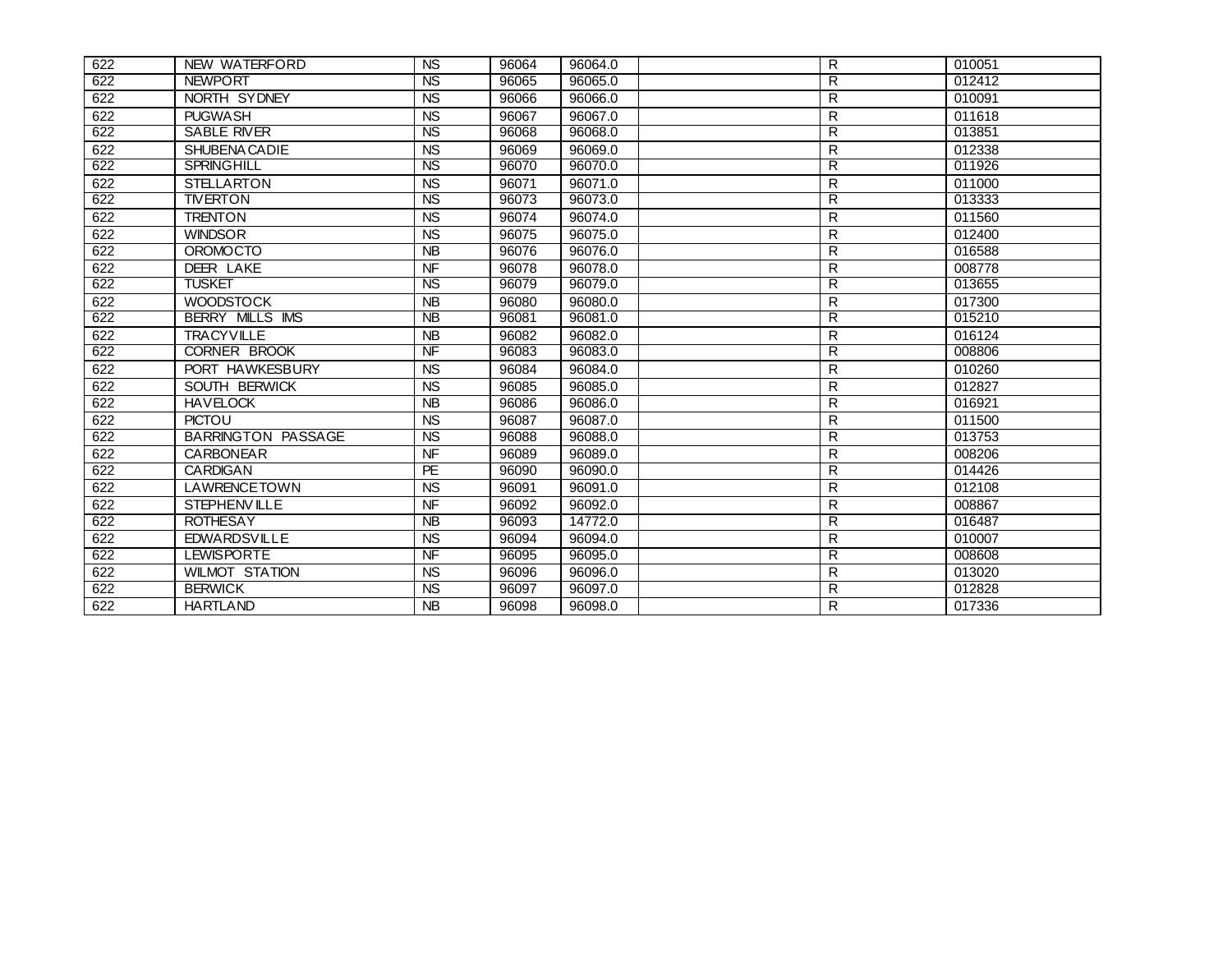#### **CANADIAN PACIFIC RAILWAY CPRS (105) stations to be adopted EXHIBIT 2**

|             | <b>STATION</b>          | <b>FSAC</b> | <b>OPSL</b> | <b>COUNTY</b>      | <b>STATION</b> | <b>SPLC</b> |             | <b>STATION</b>      | <b>FSAC</b> | <b>OPSL</b> | <b>COUNTY</b>      | <b>STATION</b> | <b>SPLC</b> |
|-------------|-------------------------|-------------|-------------|--------------------|----------------|-------------|-------------|---------------------|-------------|-------------|--------------------|----------------|-------------|
| <b>ROAD</b> |                         |             |             |                    | <b>TYPE</b>    |             | <b>ROAD</b> |                     |             |             |                    | <b>TYPE</b>    |             |
| 622         | ORNEVILLE               | 00063       | 00009.0     | <b>WALDO</b>       | O/R            | 117159      | 105         | ORNEVILLE           | 03714       | 10252.0     | <b>WALDO</b>       | O/R            | 117159      |
| 622         | <b>BRUNSWICK</b>        | 01028       | 00064.0     | <b>CUMBERLAND</b>  | O/R            | 119211      | 105         | <b>BRUNSWICK</b>    | 03715       | 10253.0     | <b>CUMBERLAND</b>  | O/R            | 119211      |
| 622         | <b>HARDINGS</b>         | 01033       | 01028.0     | <b>CUMBERLAND</b>  | O/R            | 119216      | 105         | <b>HARDINGS</b>     | 03716       | 10254.0     | <b>CUMBERLAND</b>  | O/R            | 119216      |
| 622         | <b>BATH</b>             | 01037       | 01033.0     | SAGADAHOC          | O/R            | 118850      | 105         | <b>BATH</b>         | 03723       | 10255.0     | SAGADAHOC          | O/R            | 118850      |
| 622         | WISCASSET               | 01049       | 01037.0     | <b>LINCOLN</b>     | O/R            | 118715      | 105         | <b>WISCASSET</b>    | 03740       | 10260.0     | <b>LINCOLN</b>     | O/R            | 118715      |
| 622         | WALDOBORO               | 01067       | 01067.0     | <b>LINCOLN</b>     | O/R            | 118635      | 105         | <b>WALDOBORO</b>    | 03743       | 10263.0     | <b>LINCOLN</b>     | O/R            | 118635      |
| 622         | ALLENS                  | 01068       | 01068.0     | <b>LINCOLN</b>     | O/R            | 118631      | 105         | ALLENS              | 03744       | 10264.0     | <b>LINCOLN</b>     | O/R            | 118631      |
| 622         | <b>WARREN</b>           | 01074       | 01074.0     | KNOX               | O/R            | 117595      | 105         | WARREN              | 03745       | 10265.0     | <b>KNOX</b>        | O/R            | 117595      |
| 622         | <b>THOMASTON</b>        | 01081       | 01081.0     | KNOX               | O/R            | 117580      | 105         | <b>THOMASTON</b>    | 03748       | 10266.0     | <b>KNOX</b>        | O/R            | 117580      |
| 622         | <b>ROCKLAND</b>         | 01085       | 01085.0     | <b>KNOX</b>        | O/R            | 117570      | 105         | <b>ROCKLAND</b>     | 03749       | 10267.0     | <b>KNOX</b>        | O/R            | 117570      |
| 622         | MATTAWAMKEAG            | 01313       | 01313.0     | <b>PENOBSCOT</b>   | O/R            | 113325      | 105         | MATTAWAMKEAG        | 03750       | 10268.0     | <b>PENOBSCOT</b>   | O/R            | 113325      |
| 622         | <b>WOODLAND</b>         | 01498       | 01316.0     | <b>WASHINGTON</b>  | O/R            | 112226      | 105         | <b>WOODLAND</b>     | 03752       | 10269.0     | <b>WASHINGTON</b>  | O/R            | 112226      |
| 622         | MADAWASKA               | 11003       | 00365.0     | <b>AROOSTOOK</b>   | O/R            | 111003      | 105         | MADAWASKA           | 03753       | 10270.0     | <b>AROOSTOOK</b>   | O/R            | 111003      |
| 622         | FT KENT                 | 11033       | 00330.0     | <b>AROOSTOOK</b>   | O/R            | 111033      | 105         | FT KENT             | 03759       | 10271.0     | <b>AROOSTOOK</b>   | O/R            | 111033      |
| 622         | <b>EAGLE LAKE</b>       | 11055       | 00305.0     | <b>AROOSTOOK</b>   | O/R            | 111055      | 105         | <b>EAGLE LAKE</b>   | 03760       | 10272.0     | AROOSTOOK          | O/R            | 111055      |
| 622         | <b>VAN BUREN</b>        | 11215       | 01355.0     | <b>AROOSTOOK</b>   | O/R            | 111215      | 105         | <b>VAN BUREN</b>    | 03766       | 10273.0     | AROOSTOOK          | O/R            | 111215      |
| 622         | CARIBOU                 | 11321       | 01100.0     | <b>AROOSTOOK</b>   | O/R            | 111321      | 105         | CARIBOU             | 03768       | 10274.0     | <b>AROOSTOOK</b>   | O/R            | 111321      |
| 622         | <b>MAPLETON</b>         | 11361       | 00905.0     | <b>AROOSTOOK</b>   | O/R            | 111361      | 105         | <b>MAPLETON</b>     | 03769       | 10275.0     | <b>AROOSTOOK</b>   | O/R            | 111361      |
| 622         | <b>SQUA PAN</b>         | 11382       | 00255.0     | <b>AROOSTOOK</b>   | O/R            | 111382      | 105         | <b>SQUA PAN</b>     | 03770       | 10276.0     | AROOSTOOK          | O/R            | 111382      |
| 622         | <b>ASHLAND</b>          | 11384       | 00260.0     | <b>AROOSTOOK</b>   | O/R            | 111384      | 105         | <b>ASHLAND</b>      | 03771       | 10277.0     | AROOSTOOK          | O/R            | 111384      |
| 622         | <b>MOODY</b>            | 11388       | 00275.0     | <b>AROOSTOOK</b>   | O/R            | 111388      | 105         | <b>MOODY</b>        | 03773       | 10278.0     | <b>AROOSTOOK</b>   | O/R            | 111388      |
| 622         | <b>MASARDIS</b>         | 11396       | 00240.0     | <b>AROOSTOOK</b>   | O/R            | 111396      | 105         | <b>MASARDIS</b>     | 03774       | 10279.0     | <b>AROOSTOOK</b>   | O/R            | 111396      |
| 622         | FT FAIRFIELD            | 11411       | 01050.0     | <b>AROOSTOOK</b>   | O/R            | 111411      | 105         | FT FAIRFIELD        | 03775       | 10280.0     | <b>AROOSTOOK</b>   | O/R            | 111411      |
| 622         | PRESQUE ISLE            | 11450       | 00915.0     | <b>AROOSTOOK</b>   | O/R            | 111450      | 105         | PRESQUE ISLE        | 03778       | 10281.0     | <b>AROOSTOOK</b>   | O/R            | 111450      |
| 622         | <b>MPG</b>              | 11474       | 01083.0     | <b>AROOSTOOK</b>   | O/R            | 111474      | 105         | <b>MPG</b>          | 03779       | 10282.0     | AROOSTOOK          | O/R            | 111474      |
| 622         | <b>EASTON</b>           | 11491       | 01020.0     | <b>AROOSTOOK</b>   | O/R            | 111491      | 105         | <b>EASTON</b>       | 03780       | 10283.0     | <b>AROOSTOOK</b>   | O/R            | 111491      |
| 622         | <b>PORTAGE</b>          | 11515       | 00285.0     | <b>AROOSTOOK</b>   | O/R            | 111515      | 105         | <b>PORTAGE</b>      | 03783       | 10284.0     | <b>AROOSTOOK</b>   | O/R            | 111515      |
| 622         | <b>SKERRY</b>           | 11575       | 00280.0     | <b>AROOSTOOK</b>   | O/R            | 111575      | 105         | <b>SKERRY</b>       | 03785       | 10285.0     | <b>AROOSTOOK</b>   | O/R            | 111575      |
| 622         | <b>HOULTON</b>          | 11720       | 00810.0     | <b>AROOSTOOK</b>   | O/R            | 111720      | 105         | <b>HOULTON</b>      | 03786       | 10286.0     | <b>AROOSTOOK</b>   | O/R            | 111720      |
| 622         | <b>NEW LIMERICK</b>     | 11836       | 00805.0     | <b>AROOSTOOK</b>   | O/R            | 111836      | 105         | <b>NEW LIMERICK</b> | 03788       | 10287.0     | <b>AROOSTOOK</b>   | O/R            | 111836      |
| 622         | <b>DOLBY</b>            | 13258       | 00720.0     | <b>PENOBSCOT</b>   | O/R            | 113258      | 105         | <b>DOLBY</b>        | 03789       | 10288.0     | PENOBSCOT          | O/R            | 113258      |
| 622         | <b>SAND PIT</b>         | 13259       | 00705.0     | <b>PENOBSCOT</b>   | O/R            | 113259      | 105         | <b>SAND PIT</b>     | 03790       | 10289.0     | <b>PENOBSCOT</b>   | O/R            | 113259      |
| 622         | <b>SCHOODIC</b>         | 14741       | 00125.0     | <b>PISCATAQUIS</b> | O/R            | 114741      | 105         | <b>SCHOODIC</b>     | 03792       | 10291.0     | <b>PISCATAQUIS</b> | O/R            | 114741      |
| 622         | <b>NORTH TWIN</b>       | 13284       | 00152.0     | <b>PENOBSCOT</b>   | O/R            | 113284      | 105         | NORTHTWIN           | 03795       | 10294.0     | <b>PENOBSCOT</b>   | O/R            | 113284      |
| 622         | <b>MILLINOCKET</b>      | 13270       | 00155.0     | <b>PENOBSCOT</b>   | O/R            | 113270      | 105         | MILLINOCKET         | 03796       | 10295.0     | PENOBSCOT          | O/R            | 113270      |
| 622         |                         |             | 00725.0     | <b>PENOBSCOT</b>   |                |             | 105         | EAST                |             |             | <b>PENOBSCOT</b>   |                |             |
|             | <b>EAST MILLINOCKET</b> | 13260       |             |                    | O/R            | 113260      |             | <b>MILLINOCKET</b>  | 03798       | 10297.0     |                    | O/R            | 113260      |
| 622         | LAGRANGE                | 13625       | 00090.0     | <b>PENOBSCOT</b>   | O/R            | 113625      | 105         | LAGRANGE            | 03730       | 10298.0     | PENOBSCOT          | O/R            | 113625      |
| 622         | <b>SEARSPORT</b>        | 17165       | 00005.0     | WALDO              | O/R            | 117165      | 105         | <b>SEARSPORT</b>    | 03733       | 10299.0     | <b>WALDO</b>       | O/R            | 117165      |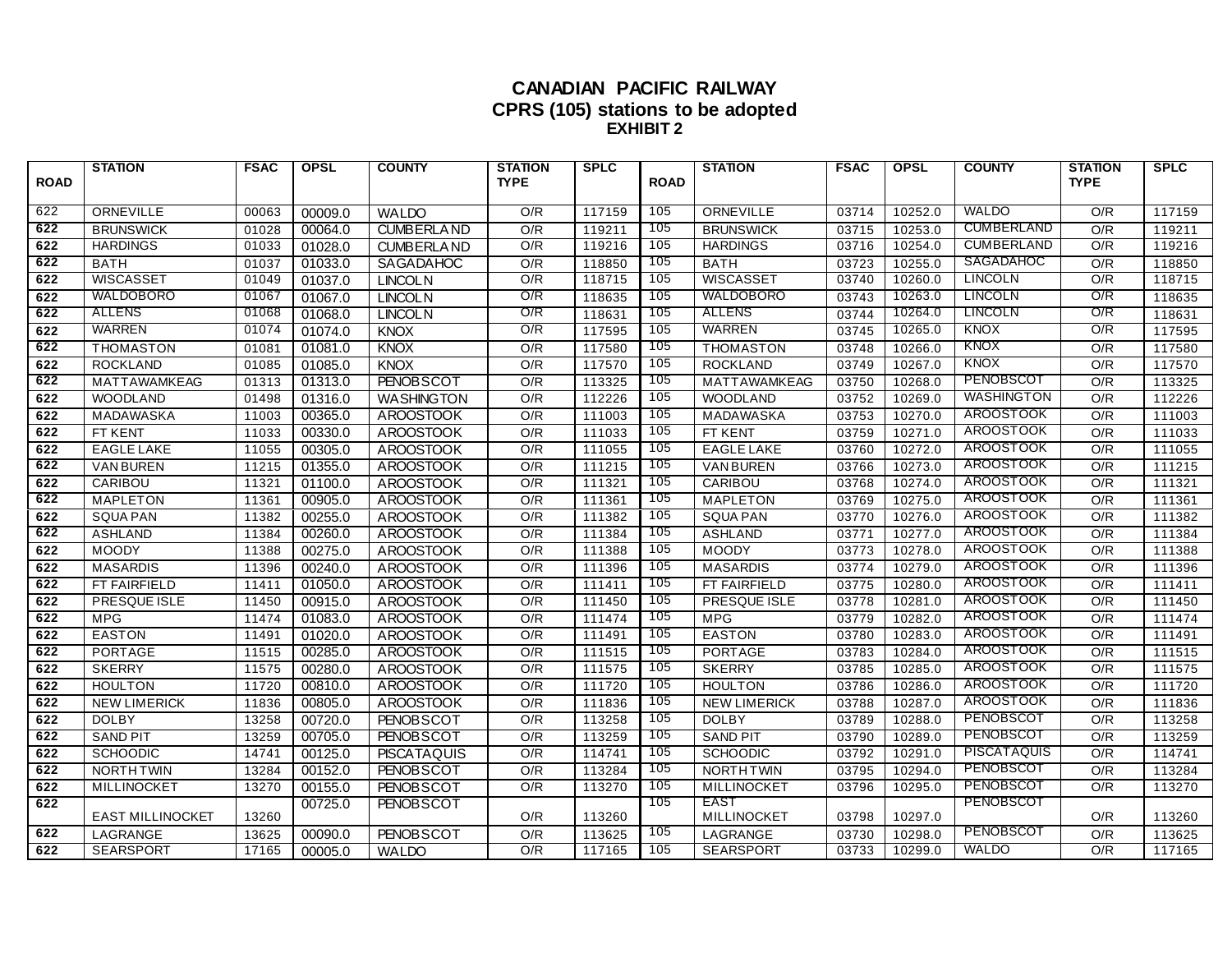| 622 | <b>KIDDERS</b>        | 17161 | 00010.0 | <b>WALDO</b>       | O/R              | 117161 | 105        | <b>KIDDERS</b>        | 03735 | 10300.0 | <b>WALDO</b>       | O/R              | 117161 |
|-----|-----------------------|-------|---------|--------------------|------------------|--------|------------|-----------------------|-------|---------|--------------------|------------------|--------|
| 622 | <b>CAPE JCT</b>       | 17105 | 00020.0 | <b>WALDO</b>       | O/R              | 117152 | 105        | <b>CAPE JCT</b>       | 03736 | 10301.0 | <b>WALDO</b>       | O/R              | 117152 |
| 622 | <b>SANDY POINT</b>    | 17153 | 00025.0 | <b>WALDO</b>       | O/R              | 117153 | 105        | <b>SANDY POINT</b>    | 03737 | 10302.0 | <b>WALDO</b>       | O/R              | 117153 |
| 622 | MOSQUITO MTN          | 17105 | 00032.0 | <b>WALDO</b>       | $\overline{O/R}$ | 117105 | 105        | MOSQUITO MTN          | 03738 | 10303.0 | <b>WALDO</b>       | O/R              | 117105 |
| 622 | <b>HAMPDEN</b>        | 13961 | 00055.0 | <b>PENOBSCOT</b>   | O/R              | 113961 | 105        | <b>HAMPDEN</b>        | 03799 | 10305.0 | <b>PENOBSCOT</b>   | O/R              | 113961 |
| 622 | N MAINE JCT           | 13917 | 00060.0 | <b>PENOBSCOT</b>   | H/O              | 113917 | 105        | N MAINE JCT           | 03678 | 10306.0 | PENOBSCOT          | O/R              | 113917 |
| 622 | <b>NORTH BANGOR</b>   | 13843 | 00065.0 | <b>PENOBSCOT</b>   | O/R              | 113843 | 105        | <b>NORTH BANGOR</b>   | 03679 | 10307.0 | PENOBSCOT          | O/R              | 113843 |
| 622 | <b>HUDSON</b>         | 13661 | 00075.0 | <b>PENOBSCOT</b>   | O/R              | 113661 | 105        | <b>HUDSON</b>         | 03680 | 10308.0 | PENOBSCOT          | O/R              | 113661 |
| 622 | SOUTH LAGRANGE        | 13627 | 00085.0 | <b>PENOBSCOT</b>   | O/R              | 113627 | 105        | SOUTH LAGRANGE        | 03684 | 10309.0 | <b>PENOBSCOT</b>   | O/R              | 113627 |
| 622 | <b>DERBY</b>          | 14845 | 00105.0 | <b>PISCATAQUIS</b> | O/R              | 114845 | 105        | <b>DERBY</b>          | 03660 | 10310.0 | <b>PISCATAQUIS</b> | O/R              | 114845 |
| 622 | <b>MILO</b>           | 14841 | 00110.0 | <b>PISCATAQUIS</b> | O/R              | 114841 | 105        | <b>MILO</b>           | 03670 | 10311.0 | <b>PISCATAQUIS</b> | O/R              | 114841 |
| 622 | <b>BROWNVILLE</b>     | 14801 | 00115.0 | <b>PISCATAQUIS</b> | O/R              | 114801 | 105        | <b>BROWNVILLE</b>     | 01328 | 10312.0 | <b>PISCATAQUIS</b> | O/R              | 114801 |
| 622 | <b>BROWNVILLE JCT</b> | 14807 | 00605.0 | <b>PISCATAQUIS</b> | O/R              | 114807 | 105        | <b>BROWNVILLE JCT</b> | 01325 | 164.0   | <b>PISCATAQUIS</b> | O/R              | 114807 |
| 622 | <b>BENSON</b>         | 01329 | 01329.0 | <b>PISCATAQUIS</b> | $\overline{O/R}$ | 114821 | 105        | <b>BENSON</b>         | 01326 | 10314.0 | <b>PISCATAQUIS</b> | O/R              | 114821 |
| 622 | <b>BODFISH</b>        | 01332 | 01332.0 | <b>PISCATAQUIS</b> | O/R              | 114781 | 105        | <b>BODFISH</b>        | 01332 | 10315.0 | <b>PISCATAQUIS</b> | O/R              | 114781 |
| 622 | <b>GREENVILLE</b>     | 01337 | 01337.0 | <b>PISCATAQUIS</b> | O/R              | 114731 | 105        | <b>GREENVILLE</b>     | 01342 | 10317.0 | <b>PISCATAQUIS</b> | O/R              | 114731 |
| 622 | MOOSEHEAD             | 01340 | 01340.0 | <b>PISCATAQUIS</b> | O/R              | 114718 | 105        | MOOSEHEAD             | 01340 | 176.0   | <b>PISCATAQUIS</b> | O/R              | 114718 |
| 622 | <b>BRASSUA</b>        | 01343 | 01343.0 | <b>SOMERSET</b>    | O/R              | 115351 | 105        | <b>BRASSUA</b>        | 01343 | 182.0   | <b>SOMERSET</b>    | O/R              | 115351 |
| 622 | <b>JACKMAN</b>        | 01348 | 01348.0 | <b>SOMERSET</b>    | O/R              | 115471 | 105        | <b>JACKMAN</b>        | 01355 | 10321.0 | <b>SOMERSET</b>    | O/R              | 115471 |
| 622 | <b>HOLEB</b>          | 01353 | 01353.0 | <b>SOMERSET</b>    | O/R              | 115495 | 105        | <b>HOLEB</b>          | 01353 | 194.0   | <b>SOMERSET</b>    | O/R              | 115495 |
| 622 | <b>BOUNDARY</b>       | 01358 | 01358.0 |                    | O/R              | 023223 | <b>105</b> | <b>BOUNDARY</b>       | 01358 | 200.5   |                    | O/R              | 023223 |
| 622 | <b>VACHON</b>         | 01361 | 01361.0 |                    | O/R              | 023231 | 105        | <b>VACHON</b>         | 01361 | 203.0   |                    | O/R              | 023231 |
| 622 | <b>MEGANTIC</b>       | 02000 | 02000.0 |                    | O/R              | 023530 | 105        | <b>MEGANTIC</b>       | 02000 | 377.0   |                    | O/R              | 023530 |
| 622 | <b>NANTES</b>         | 02002 | 02002.0 |                    | O/R              | 023540 | 105        | <b>NANTES</b>         | 02002 | 380.0   |                    | O/R              | 023540 |
| 622 | <b>GOULD</b>          | 02007 | 02007.0 |                    | O/R              | 023560 | 105        | <b>GOULD</b>          | 02007 | 386.0   |                    | O/R              | 023560 |
| 622 | <b>BURY</b>           | 02010 | 02010.0 |                    | O/R              | 023570 | 105        | <b>BURY</b>           | 02010 | 389.0   |                    | $\overline{O/R}$ | 023570 |
| 622 | <b>COOKSHIRE</b>      | 02013 | 02013.0 |                    | O/R              | 023813 | 105        | <b>COOKSHIRE</b>      | 02013 | 392.0   |                    | O/R              | 023813 |
| 622 | <b>BIRCHTON</b>       | 02014 | 02014.0 |                    | O/R              | 023848 | 105        | <b>BIRCHTON</b>       | 02014 | 395.0   |                    | O/R              | 023848 |
| 622 | <b>JOHNVILLE</b>      | 02017 | 02017.0 |                    | O/R              | 023861 | 105        | <b>JOHNVILLE</b>      | 02017 | 398.0   |                    | O/R              | 023861 |
| 622 | LENNOXVILLE           | 02019 | 02019.0 |                    | O/R              | 023865 | 105        | LENNOXVILLE           | 02019 | 401.0   |                    | O/R              | 023865 |
| 622 | SHERBROOKE            | 02020 | 02020.0 |                    | O/R              | 024000 | 105        | <b>SHERBROOKE</b>     | 02020 | 404.0   |                    | O/R              | 024000 |
| 622 | <b>LANDERS</b>        | 02039 | 00407.0 |                    | O/R              | 024026 | <b>105</b> | <b>LANDERS</b>        | 02039 | 407.0   |                    | O/R              | 024026 |
| 622 | <b>ROCK FOREST</b>    | 02040 | 00410.0 |                    | O/R              | 024035 | 105        | <b>ROCK FOREST</b>    | 02040 | 410.5   |                    | O/R              | 024035 |
| 622 | <b>SHANHS</b>         | 02042 | N/A     |                    | O/R              | 023529 | 105        | <b>SHANKS</b>         | 02042 | 412.0   |                    | $\overline{O/R}$ | 023529 |
| 622 | <b>MAGOG</b>          | 02045 | 00413.0 |                    | O/R              | 024050 | 105        | <b>MAGOG</b>          | 02045 | 413.5   |                    | O/R              | 024050 |
| 622 | <b>MOUNT ORFORD</b>   | 02048 | 00416.0 |                    | $\overline{O/R}$ | 024828 | 105        | <b>MOUNT ORFORD</b>   | 02037 | 531.0   |                    | O/R              | 024828 |
| 622 | <b>FOSTER</b>         | 02053 | 00426.0 |                    | O/R              | 024852 | <b>105</b> | <b>FOSTER</b>         | 02053 | 426.0   |                    | O/R              | 024852 |
| 622 | <b>BROMONT</b>        | 02055 | 00431.0 |                    | O/R              | 024631 | 105        | <b>BROMONT</b>        | 02055 | 431.0   |                    | O/R              | 024631 |
| 622 | <b>ADAMSVILLE</b>     | 02057 | 00434.0 |                    | O/R              | 024633 | 105        | <b>ADAMSVILLE</b>     | 02057 | 434.0   |                    | O/R              | 024633 |
| 622 | <b>BROOKPORT</b>      | 02058 | 00437.0 |                    | O/R              | 024655 | 105        | <b>BROOKPORT</b>      | 02058 | 437.0   |                    | O/R              | 024655 |
| 622 | <b>WINTERPORT</b>     | 17111 | 00045.0 | <b>WALDO</b>       | O/R              | 117111 | 105        | <b>WINTERPORT</b>     | 01171 | 405.1   | <b>WALDO</b>       | O/R              | 117111 |
| 622 | <b>SAINT JOHN</b>     | 01200 | 01200.0 |                    | O/R              | 016000 | 105        | <b>SAINT JOHN</b>     | 01172 | 405.15  |                    | O/R              | 016000 |
| 622 | <b>MCADAM</b>         | 01250 | 01250.0 |                    | O/R              | 016193 | 105        | <b>MCADAM</b>         | 01174 | 405.2   |                    | O/R              | 016193 |
| 622 | <b>ST STEPHEN</b>     | 01500 | 01500.0 |                    | O/R              | 016343 | 105        | <b>ST STEPHEN</b>     | 02023 | 405.75  |                    | O/R              | 016343 |
| 622 | <b>BRIGHAM</b>        | 02134 | 00503.0 |                    | O/R              | 024667 | 105        | <b>BRIGHAM</b>        | 02024 | 406.5   |                    | O/R              | 024667 |
| 622 | <b>FARNHAM</b>        | 02184 | 00506.0 |                    | R.               | 024635 | 105        | <b>FARNHAM</b>        | 02184 | 506.0   |                    | O/R              | 024635 |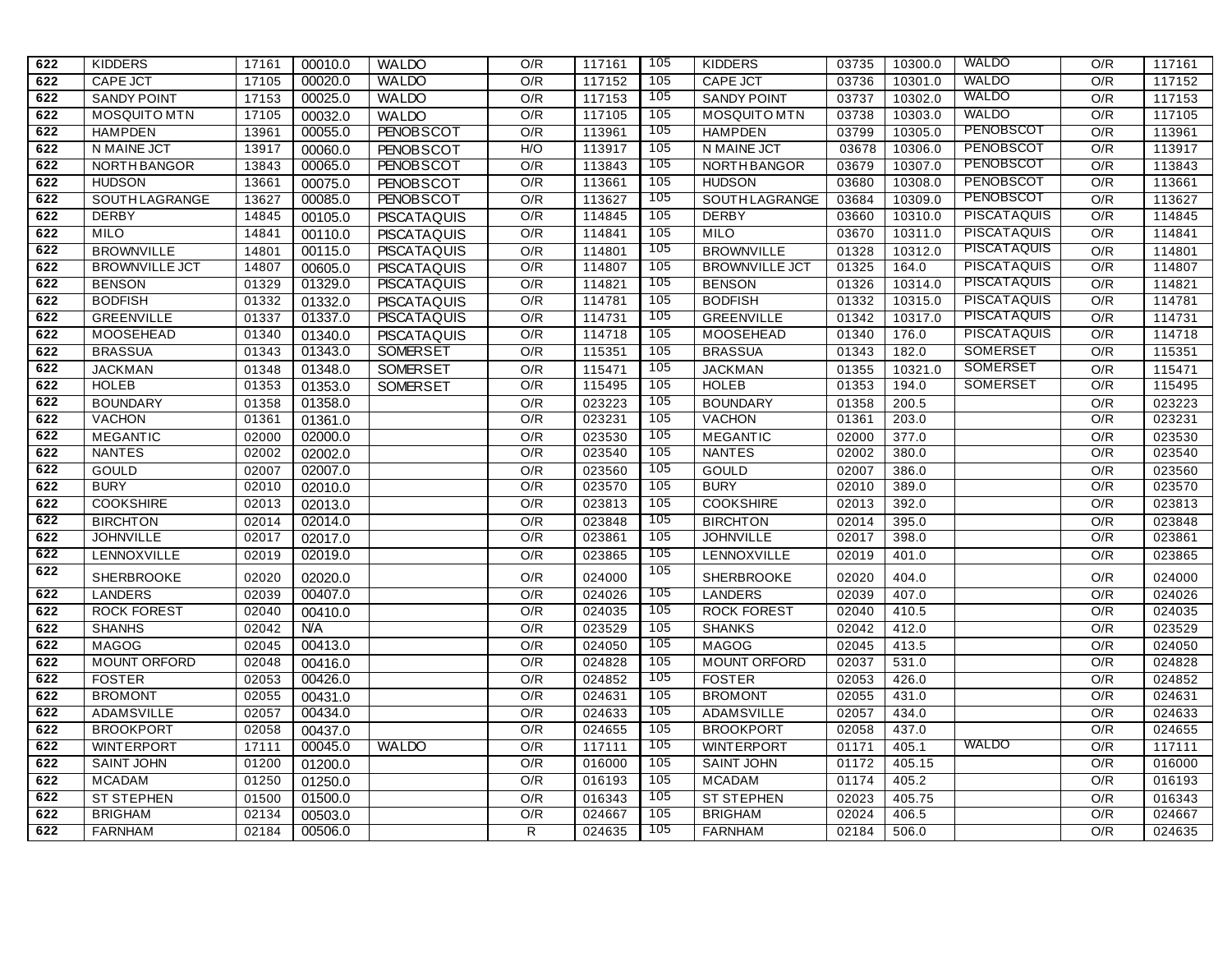| 622 | <b>VERSAILLES</b>       | 02187 | 00512.0    | O/R     | 024639 | 105        | VERSAILLES             | 02187 | 512.0  | O/R     | 024639 |
|-----|-------------------------|-------|------------|---------|--------|------------|------------------------|-------|--------|---------|--------|
| 622 | <b>IBERVILLE</b>        | 02191 | 00518.0    | R       | 024649 | 105        | <b>IBERVILLE</b>       | 02191 | 518.0  | O/R     | 024649 |
| 622 |                         |       | 02185.0    |         |        | 105        | FARNHAM                |       |        |         |        |
|     | <b>FARNHAM TRANSFER</b> | 02186 |            | O/R     | 024635 |            | <b>TRANSFER</b>        | 02025 | 544.0  | O/R     | 024635 |
| 622 | <b>ST JEAN</b>          | 02192 | 02192.0    | O/R     | 028400 | 105        | <b>ST JEAN</b>         | 02192 | 521.0  | O/R     | 028400 |
| 622 | <b>CANDIAC</b>          | 02195 | 00524.0    | O/R     | 028714 | 105        | <b>RAINES</b>          | 02195 | 547.0  | O/R     | 028714 |
| 622 | <b>ST PHILIPPE</b>      | 02196 | 00527.0    | O/R     | 028446 | 105        | <b>ST PHILIPPE</b>     | 02196 | 527.0  | O/R     | 028446 |
| 622 | <b>DELSON</b>           | 02197 | 00530.0    | O/R     | 028722 | 105        | <b>DELSON</b>          | 02197 | 530.5  | O/R     | 028722 |
| 622 | <b>ST CONSTANT</b>      | 02198 | 00533.0    | O/R     | 028728 | 105        | <b>ST CONSTANT</b>     | 02198 | 533.0  | O/R     | 028728 |
| 622 | <b>SEAWAY SPUR</b>      | 02199 | 00536.0    | O/R     | 028729 | 105        | <b>SEAWAY SPUR</b>     | 02199 | 536.0  | O/R     | 028729 |
| 622 | NOTRE DAME              |       |            |         |        | 105        | NOTRE DAME             |       |        |         |        |
|     | <b>CROSSING</b>         | 02221 | 00557.0    | O/R     | 024411 |            | <b>CROSSING</b>        | 02221 | 557.0  | O/R     | 024411 |
| 622 | <b>BEDFORD</b>          | 02223 | 00560.0    | O/R     | 024417 | 105<br>105 | <b>BEDFORD</b>         | 02026 | 558.0  | O/R     | 024417 |
| 622 | STANBRIDGE              | 02225 | 00563.0    | O/R     | 024429 |            | <b>STANBRIDGE</b>      | 02027 | 559.0  | O/R     | 024429 |
| 622 | CANROBERT               | 02240 | 00566.0    | O/R     | 024645 | 105        | <b>CANROBERT</b>       | 02028 | 560.5  | O/R     | 024645 |
| 622 | ST PIE                  | 02242 | 00572.0    | O/R     | 024314 | 105        | ST PIE                 | 02029 | 561.0  | O/R     | 024314 |
| 622 | ST HYACINTHE            | 02244 | 00575.0    | O/R     | 024330 | 105        | ST HYACINTHE           | 02030 | 562.0  | O/R     | 024330 |
| 622 | <b>STE ROSALIE JCT</b>  | 02245 | 00578.0    | O/R     | 024322 | 105        | <b>STE ROSALIE JCT</b> | 02245 | 578.0  | O/R     | 024322 |
| 622 | <b>STE ROSALIE</b>      | 02247 | 00581.0    | O/R     | 026480 | 105        | <b>STE ROSALIE</b>     | 02247 | 581.0  | O/R     | 026480 |
| 622 | ADIRONDACK JCT          | 02300 | 00584.0    | O/R     | 028707 | 105        | ADIRONDACK JCT         | 02300 | 584.0  | O/R     | 028707 |
| 622 | <b>GROVEHILL</b>        | 02301 | 00587.0    | O/R     | 030844 | 105        | <b>GROVEHILL</b>       | 02301 | 587.0  | O/R     | 030844 |
| 622 | LA SALLE                | 02302 | 00590.0    | O/R     | 030845 | 105        | LA SALLE               | 02302 | 590.5  | O/R     | 030845 |
| 622 | <b>MEADOWBROOK</b>      | 02303 | 00593.0    | O/R     | 030898 | 105        | <b>MEADOWBROOK</b>     | 02303 | 593.0  | O/R     | 030898 |
| 622 | <b>LACHINE IMS</b>      | 02304 | 00600.0    | O/R     | 030478 | 105        | <b>LACHINE IMS</b>     | 02304 | 600.0  | O/R     | 030478 |
| 622 | <b>BALLANTYNE</b>       | 02305 | 00596.0    | O/R     | 030885 | 105        | <b>BALLANTYNE</b>      | 02305 | 596.0  | O/R     | 030885 |
| 622 | <b>LACHINE</b>          | 02306 | 00599.0    | O/R     | 030879 | 105        | <b>LACHINE</b>         | 02306 | 599.0  | O/R     | 030879 |
| 622 | <b>LACHINE CPX</b>      | 02309 | <b>N/A</b> | $\circ$ | 030841 | 105        | <b>LACHINE CPX</b>     | 02309 | N/A    | $\circ$ | 030841 |
| 622 | SORTIN                  | 02310 | 00621.0    | O/R     | 030661 | <b>105</b> | <b>SORTIN</b>          | 02310 | 621.0  | O/R     | 030661 |
| 622 | <b>ROUSES POINT</b>     | 03996 | 03996.0    | O/R     | 170111 | 105        | <b>ROUSES POINT</b>    | 03996 | 6282.0 | O/R     | 170111 |
| 622 | COWANSVILLE             | 02132 | 00500.0    | R       | 024663 | 105        | COWANSVILLE            | 02132 | 500.5  | O/R     | 024663 |
| 622 | <b>SUTTON</b>           | 02126 | 00494.0    | O/R     | 024826 | 105        | <b>SUTTON</b>          | 02126 | 494.0  | O/R     | 024826 |
| 622 | <b>RICHFORD</b>         | 02123 | 00491.0    | R       | 133116 | 105        | <b>RICHFORD</b>        | 02123 | 491.0  | O/R     | 133116 |
| 622 | <b>HIGHWATER</b>        | 02117 | 00485.0    | O/R     | 024812 | 105        | <b>HIGHWATER</b>       | 02117 | 485.0  | O/R     | 024812 |
| 622 | NORTHTROY               | 02115 | 00482.0    | O/R     | 132174 | 105        | NORTHTROY              | 02115 | 482.0  | O/R     | 132174 |
| 622 | <b>NEWPORT</b>          | 02102 | 00473.0    | O/R     | 132140 | 105        | <b>NEWPORT</b>         | 02102 | 473.0  | O/R     | 132140 |